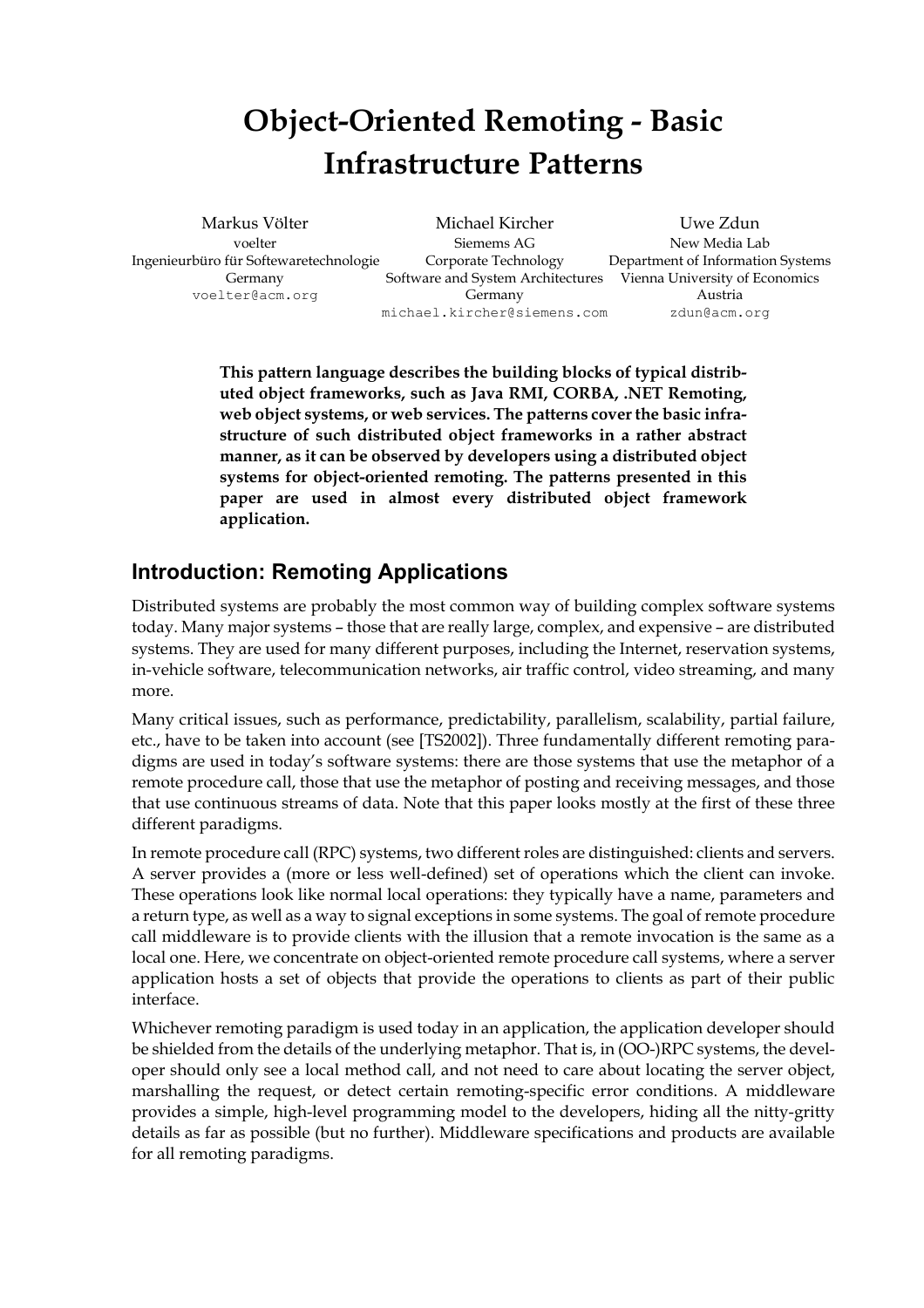In this paper, we will discuss a pattern language consisting of the basic infrastructure patterns that one has to know and understand when working with (or constructing) an (OO-)RPC middleware (called a "distributed object framework").

# **Pattern Form**

The form of our patterns is Alexandrian, without examples. That is, each pattern starts with a name. It is followed by the context of the pattern in the language, and then three stars follow. After that, the problem is described in bold face, and then in plain face, the problem is described in more detail with the forces of the pattern. Then, following the word "Therefore" follows the solution, again in bold face. A detailed solution with emphasis on the related pattern in the language comes next (in plain face). Finally, after another three stars, the consequences of the pattern are given.

Each pattern is illustrated with a "collaboration diagram." As we also display containment structures in these diagrams, the illustrations are not really UML diagrams. The following example illustration is a legend annotated with comments.



### **Basic Distributed Object Patterns: Overview**

The reason for building or using distributed object frameworks is to allow clients to communicate with objects on a remote server. On the server side the invoked functionality is implemented as a REMOTE OBJECT. The client invokes an operation of a local object and expects it to be executed by the REMOTE OBJECT. To make this happen, the invocation crosses the machine boundary, the correct operation of the correct REMOTE OBJECT is obtained and executed, and the result of this operation invocation is passed back across the network. These basic communication tasks between client and REMOTE OBJECT are handled by the patterns described in this chapter.

A CLIENT PROXY is used by a client to access the REMOTE OBJECT. The CLIENT PROXY is a local object within the client process that offers the REMOTE OBJECT'S interface. This interface is defined using an INTERFACE DESCRIPTION.

The client can use a CLIENT REQUEST HANDLER to handle network communication. On the server side, the remote invocations are received by a SERVER REQUEST HANDLER. It handles the message reception and forwards invocations to the INVOKER, after the message is received completely. The INVOKER dispatches remote invocations to the responsible REMOTE OBJECT using the received invocation information.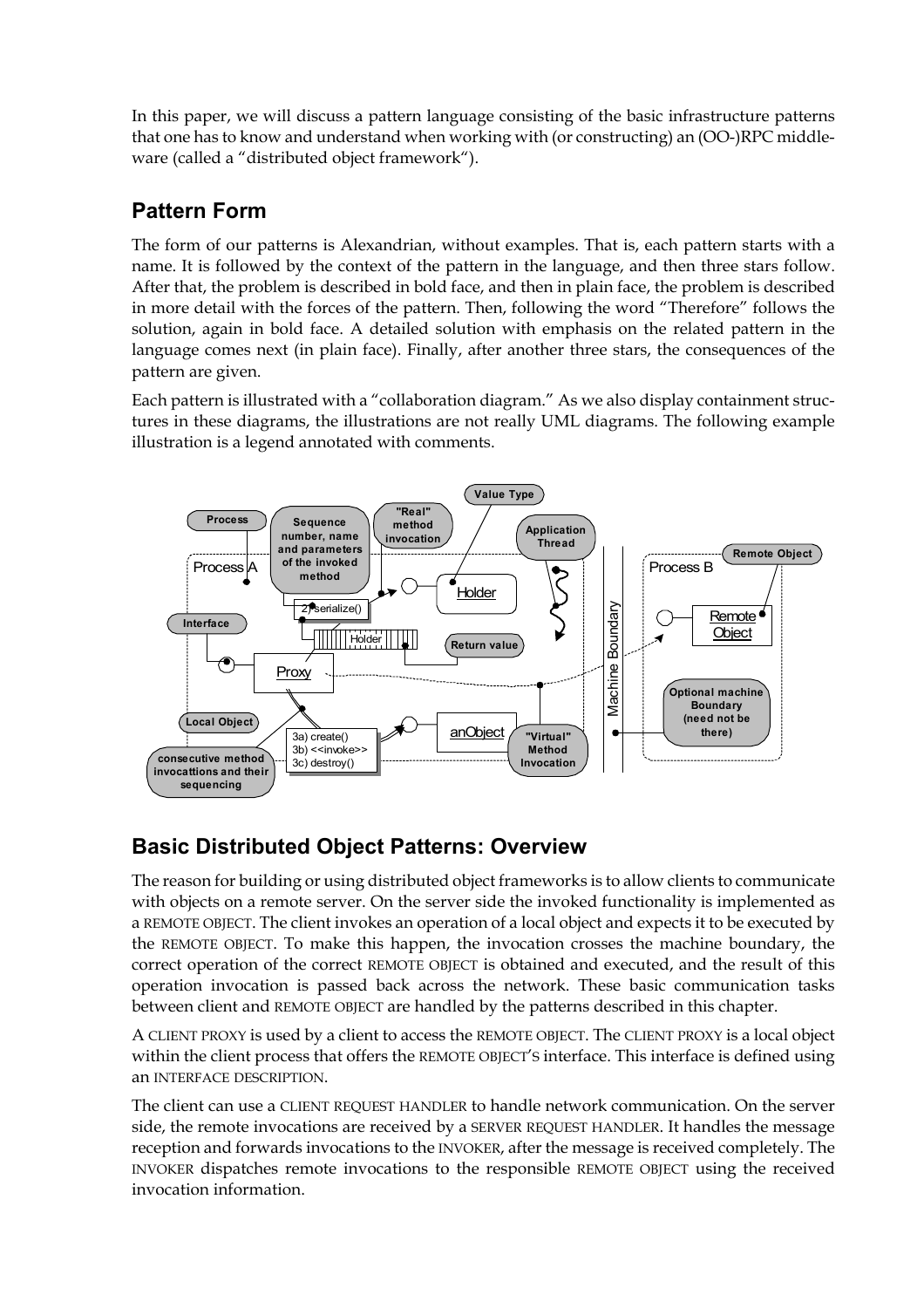On client and server side complex types are serialized and de-serialized using a MARSHALLER. The LIFECYCLE HANDLER manages lifecycle issues of a group of REMOTE OBJECTS.



In most distributed object frameworks, these patterns are integrated with a few typical components. A SERVER APPLICATION instantiates and controls the REMOTE OBJECTS. The FRAMEWORK FACADE shields the distributed object framework and provides a simple API to developers using the distributed object framework.

The COMMUNICATION FRAMEWORK implements the layer beneath the distributed object framework, and it handles the low-level details of network communication. In object-oriented systems it is usually built using a set of common patterns for concurrent and networked objects. In the distributed object framework, the COMMUNICATION FRAMEWORK is primarily used by the REQUEST HANDLER both on client and server side. A PROTOCOL PLUG-IN can be used by developers to exchange or adapt the protocol implemented by the REQUEST HANDLER.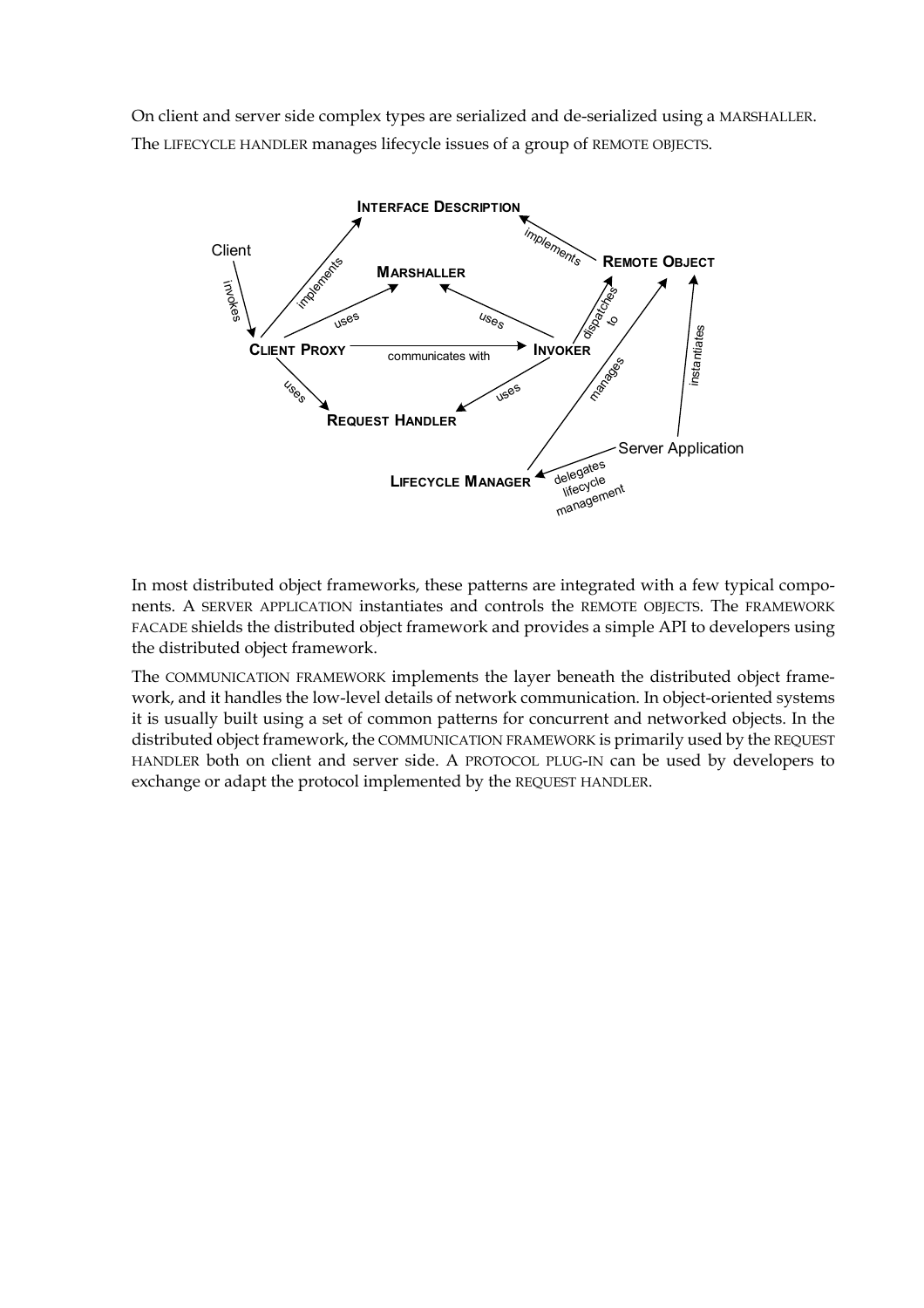### **Remote Object**

You are using (or building) a distributed object framework – a framework to access objects remotely. Clients access functionality provided by a remote SERVER APPLICATION.

M M M

**In many respects, accessing an object over a network is different from accessing a local object. Machine boundaries, process boundaries, network latency, network unreliability, and many other distinctive properties of network environments play an important role and need to be "managed." How to access an object in a distant process, separated by a network?**

For a remote invocation, machine boundaries and process boundaries have to be crossed. An ordinary, local operation invocation is not sufficient, because additionally the operation invocation has to be transferred from the local process to the remote process, running within the remote machine.

Object identities, unique in the address space of one process, are not necessarily unique across process boundaries and machine boundaries.

Compared to local invocations, invocations across a network involve delay and unpredictable latency. Because networks must be considered to be unreliable, clients must deal with new kinds of errors. Also, you want to minimize the number of (slow and thus expensive) network hops.

The interface of an object that is provided remotely is different to the local interface. The local interface can contain additional operations that should not be invoked by remote clients, but only by local clients. Thus an interface has to be defined on which remote clients can rely.

The distributed object framework should provide solutions for these fundamental issues of accessing objects remotely.

Therefore:

**Provide a distributed object framework on the client side and server side. This framework transfers local invocations from the client side to a REMOTE OBJECT, running within the server. These REMOTE OBJECTS are used as the building blocks for distributed applications. Each REMOTE OBJECT provides a well-defined interface to be accessed remotely; that is, the remote client can address the REMOTE OBJECT across the network and invoke (some of) its operations.**



The SERVER APPLICATION instantiates a REMOTE OBJECT. Then clients can access the RE-MOTE OBJECT using the functionality provided by the distributed object framework.

M M M

The client and the REMOTE OBJECT usually reside within different processes and possibly also within different machines. The SERVER APPLICATION manages the lifecycle of the REMOTE OBJECTS.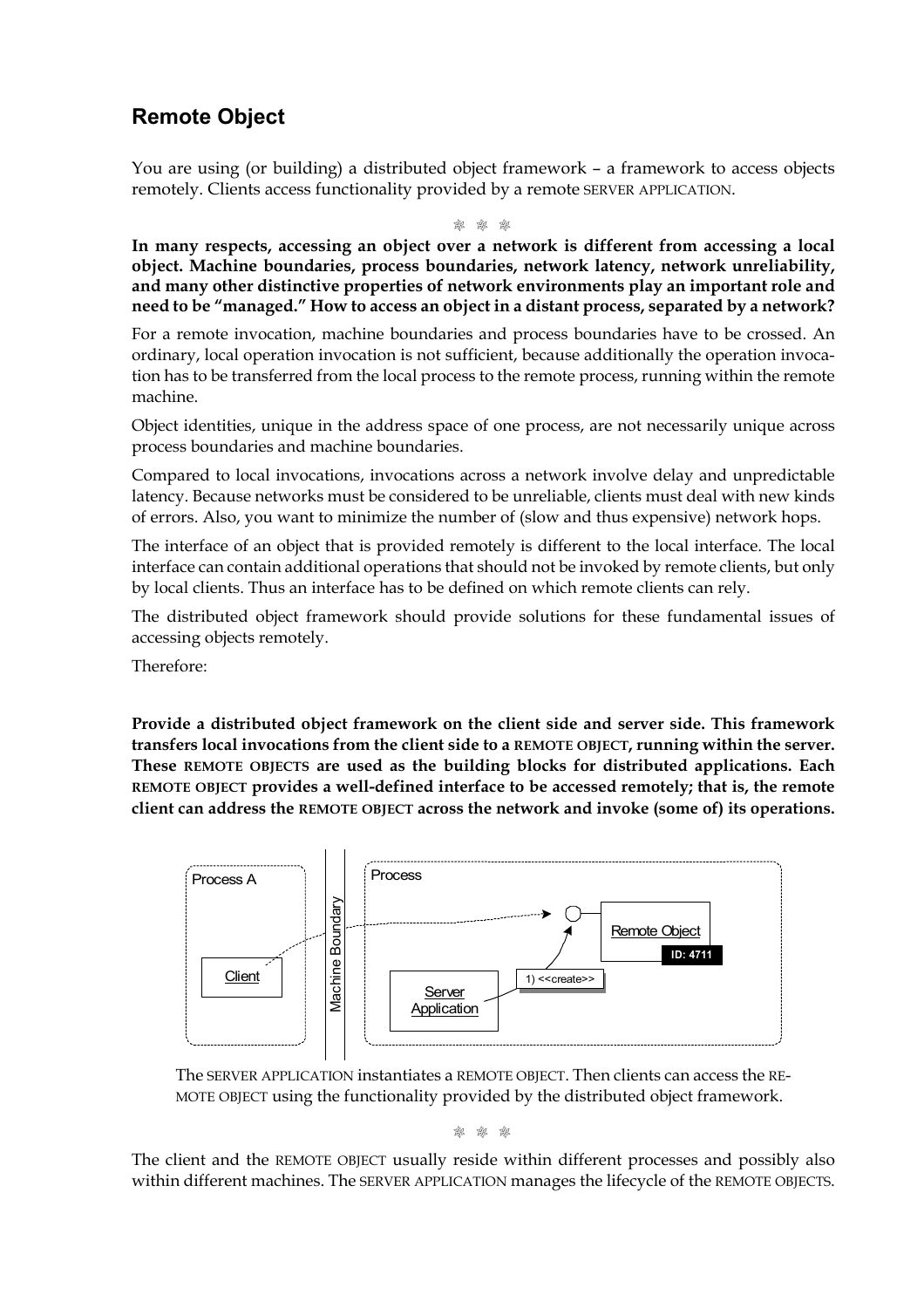It is responsible for instantiation and destruction. The distributed object framework provides the infrastructure to let clients access REMOTE OBJECTS.

The distributed object framework provides a REMOTE OBJECT type or interface. This is used to distinguish REMOTE OBJECTS from other, local objects. It also provides means to access the functionalities of the distributed object framework from the REMOTE OBJECT.

REMOTE OBJECTS have an unique *object ID* in their local address space, as well as means to construct a *global object reference*. The *global object reference* is used to reference and subsequently access a REMOTE OBJECT across the network.

Clients need to know the remotely accessible interface of a REMOTE OBJECT. A simple solution is to let remote clients access any operation of the REMOTE OBJECT. But perhaps some local operations should be inaccessible for remote clients, such as operations used to access the distributed object framework. Thus each REMOTE OBJECT type defines or declares its remotely accessible interface. Often this definition or declaration is given as an INTERFACE DESCRIPTION.

The REMOTE OBJECT'S interface is also supported by the CLIENT PROXY that handles remote communication on client side. CLIENT PROXIES communicate with an INVOKER on server side that dispatches invocations to the addressed REMOTE OBJECT.

REMOTE OBJECTS are a solution to extend the object-oriented paradigm across process and machine boundaries. However, accessing objects remotely always implies a set of inherent problems, such as network latency and network unreliability, that cannot be completely hidden. Different distributed object frameworks hide these issues to a different degree. When designing distributed object frameworks, there is always a trade-off between possible control and ease-ofuse.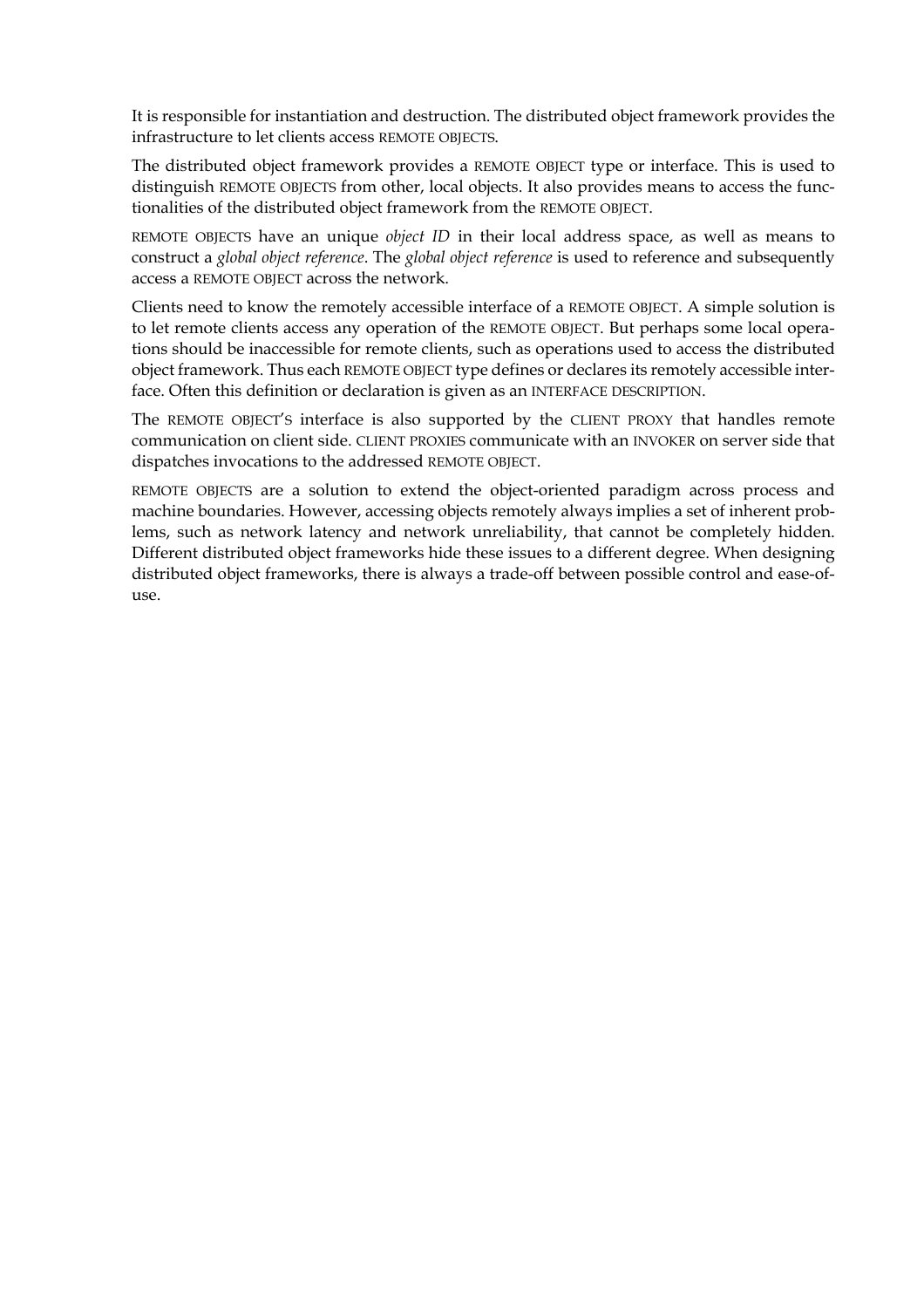## **Client Proxy**

You want to access a REMOTE OBJECT, running in a server, from a remote client.

M M M

**A primary goal of using REMOTE OBJECTS is to support a programming model for REMOTE OBJECTS that is similar to accessing local objects. A client developer should not have to deal with issues like access to the network, transmission of invocations, marshalling, and similar basic remoting functionalities. Of course, some fundamental properties of remote programming, such as unreliability and slowness of network calls, cannot be completely hidden. These should be presented to clients with the proper abstractions from the exploited objectoriented programming model.**

The main purpose of distributed object frameworks is to ease development of distributed applications. Thus, developers should not necessarily leave their accustomed "way of programming." In the ideal case, they can simply invoke operations of the REMOTE OBJECTS just as if they were local objects.

Of course, some issues of remote activation and remote error conditions have to be considered by the client developer. Fundamental network properties such as network unreliability and latency also make an invocation of remote operations different to a local invocation. In cases where the client developer needs control over some remoting properties, appropriate APIs should be provided and these should integrate well with the accustomed programming model. In general, however, a remote invocation should be very similar to a local invocation. Issues of transporting an invocation across the network, such as mapping invocations to the REMOTE OBJECT'S address or marshalling the invocation data, should be hidden from client developers.

Therefore:

**In the client application, use a CLIENT PROXY object for accessing the REMOTE OBJECT. The CLIENT PROXY object supports the interface of the respective REMOTE OBJECT. For remote invocations, clients only interact with the local CLIENT PROXY object. The CLIENT PROXY primarily forwards invocations to the REMOTE OBJECT. It is responsible for the details of accessing the REMOTE OBJECT via the distributed object framework. Only those remoting details that cannot be handled automatically are exposed to the client developer.**



To invoke an operation of a REMOTE OBJECT, the client invokes a operation of the CLI-ENT PROXY that supports the REMOTE OBJECT'S interface. The CLIENT PROXY forwards this invocation to the REMOTE OBJECT. It handles the details of crossing the machine boundary and process boundary.

M M M

A CLIENT PROXY is a variant of the *proxy* pattern [GHJV95] which is also documented in a variant supporting remoting [BMR+96]. CLIENT PROXIES do not access the REMOTE OBJECT directly. Instead they call an INVOKER on the server that dispatches the request to the correct target object. Thus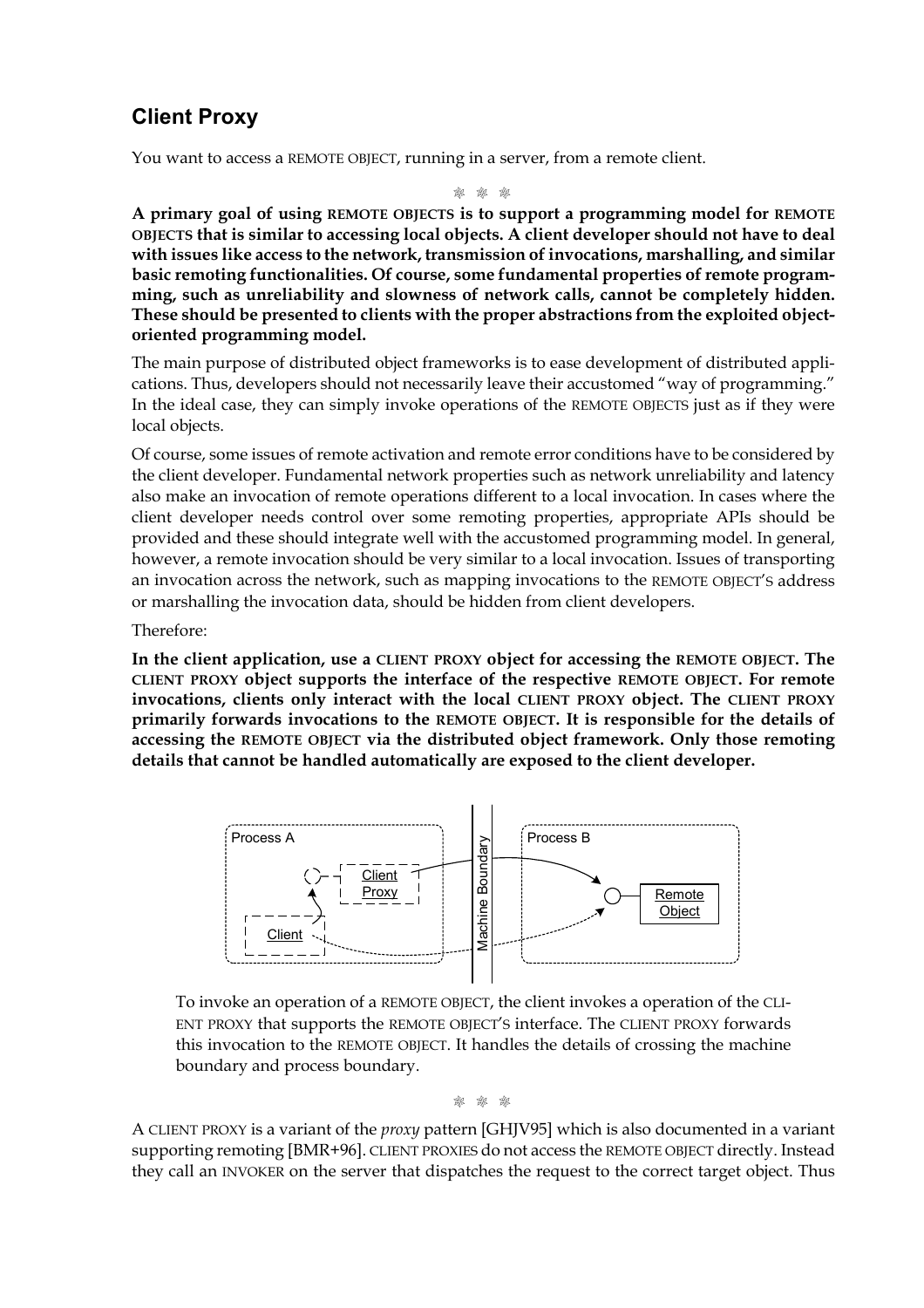the INVOKER is responsible for transforming the remote invocation into a local invocation inside the REMOTE OBJECT'S server process.

Developers of clients cannot assume that the REMOTE OBJECT is reachable all the time, for instance, because of network delays, network failures, or server crashes. The CLIENT PROXY abstracts these remoting details for clients using *remoting errors*.

Instantiation of REMOTE OBJECTS requires the involvement of the SERVER APPLICATION. Sometimes client and CLIENT PROXY can also be involved, if a client-dependent instance is required. A related issue that involves the CLIENT PROXY is distributed garbage collection. In the context of client side failures, it has to be ensured that client-dependent instances are cleaned up, when they are not required anymore. *Leases* provide a possible solution to this problem.

The CLIENT PROXY is required on client side, and thus it has to be deployed to the client somehow. The simplest solution are CLIENT PROXIES that are hard-wired in the client code. The liability of this simple solution is that a complete, new client has to be deployed every time some interface or remote access operation of one REMOTE OBJECT changes. In some systems a client does not even know before runtime to which REMOTE OBJECT it connects, and thus the CLIENT PROXY cannot be hard-wired in the client. How to allow clients to use server objects without knowing about them at compile time? To resolve these problems, two CLIENT PROXY variants provide a solution:

- *Exchangeable client proxy:* The CLIENT PROXY class can be designed to be exchangeable in the client. Then a CLIENT PROXY class that corresponds to a specific INVOKER is delivered to the client at runtime. This usually happens during startup of the client. Distributing the CLIENT PROXY can be automatically handled by *naming*. This solution has the advantage that CLIENT PROXIES can be exchanged transparently, but incurs the liability that it requires the CLIENT PROXY classes to be sent (in binary form) across the network.
- *Dynamic invocation interface:* Alternatively, a more generic CLIENT PROXY can be used. That means, the CLIENT PROXY does not provide the REMOTE OBJECT'S interface as its own interface, but invocations are dynamically constructed. That means, the interface of the REMOTE OBJECT is not known in advance (before the invocation reaches the CLIENT PROXY), and thus has to be looked up for each invocation. Dynamic invocations on the CLIENT PROXY are very flexible but they incur some performance overhead for lookup of the REMOTE OBJECTS interface.

For dynamic invocations, there are again two variants; either the CLIENT PROXY or the INVOKER can lookup the interface of the REMOTE OBJECT:

- *Interface repository:* If the CLIENT PROXY looks up the interface dynamically, it has to query an interface repository (a variant of the pattern INTERFACE DESCRIPTION) to retrieve the operation signature.
- *Dynamic dispatch on the invoker:* Alternatively, the CLIENT PROXY can send a symbolic invocation (like strings containing *object ID*, operation name, and arguments) across the network. Then it is the burden of the INVOKER to dynamically look up the interface. Note that this CLIENT PROXY variant has to deal with a special *remoting error* type that is raised when the dynamic dispatch was not successful.

The CLIENT PROXY uses a MARSHALLER to marshall the invocation and to de-marshall the result received.

CLIENT PROXY code for accessing the COMMUNICATION FRAMEWORK and invoking the MARSHALLER can be reused to a large degree. Only interface-dependent parts are custom (for instance per REMOTE OBJECT type). These interface-dependent parts can be generated or retrieved from the REMOTE OBJECT'S INTERFACE DESCRIPTION automatically.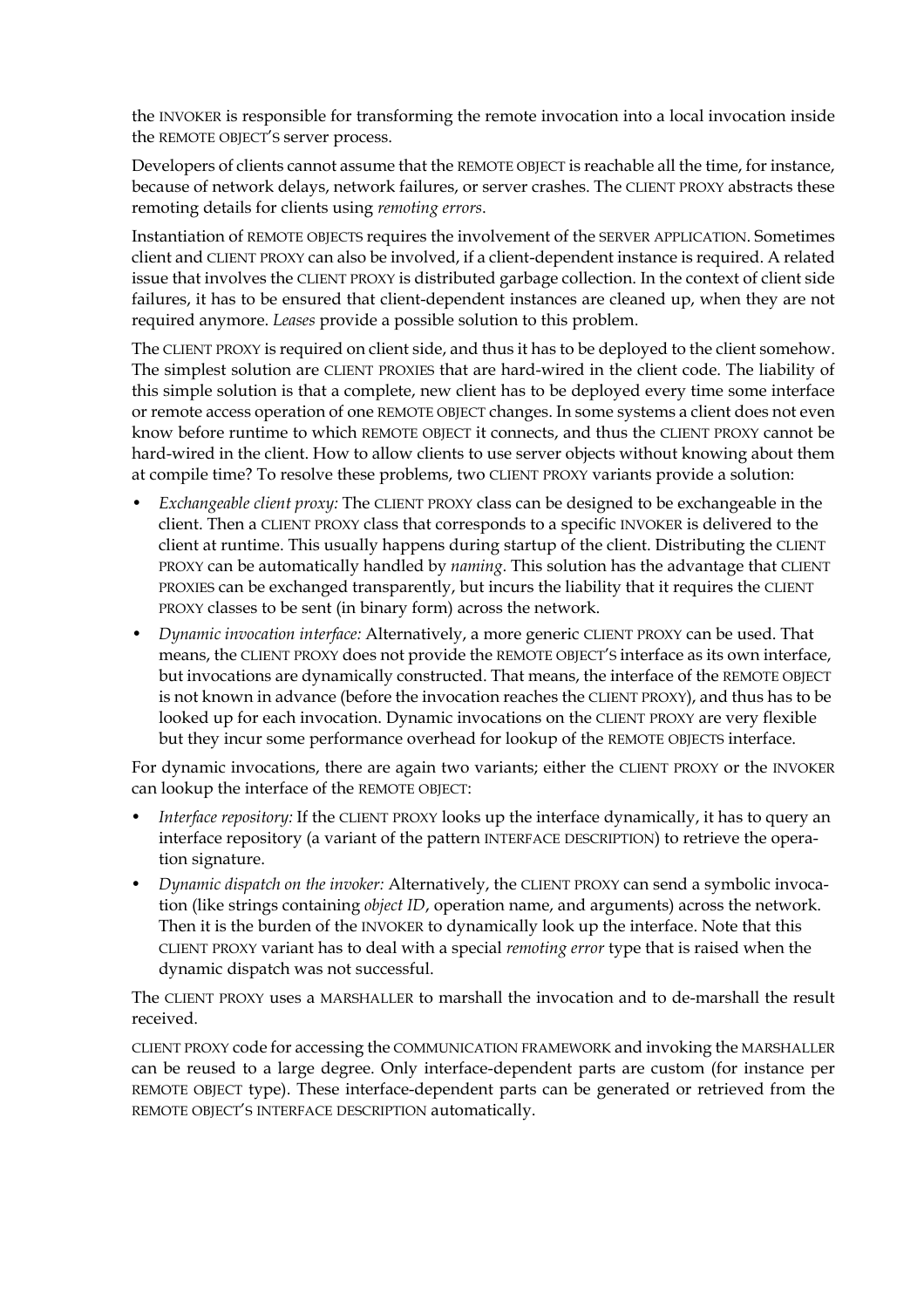#### **Invoker**

A remote invocation reaches the server side and should be delivered to a specific REMOTE OBJECT.

M M M

**When a CLIENT PROXY forwards invocation data across the machine boundary to the server side, somehow the targeted REMOTE OBJECT has to be reached. The simplest solution is to let every REMOTE OBJECT be addressed over the network directly. For large numbers of REMOTE OBJECTS this solution does not work. For one, there may be not enough network addresses (that is: network ports) for each REMOTE OBJECT. The client developer would have to deal with the network addresses to select for the appropriate REMOTE OBJECT, which is cumbersome and too complex. There is no way for the SERVER APPLICATION to control the access to its REMOTE OBJECTS (centrally). How to avoid these server side problems of invoking REMOTE OBJECTS?**

Consider a SERVER APPLICATION providing a large number of sensors as REMOTE OBJECTS to remote clients. If each of the sensor instances would be addressed over the network directly, a first problem might be that the possible number of sensors might exceed the number of free network ports. Then the sensors cannot be provided anymore by directly binding the REMOTE OBJECTS to network ports. Thus, if REMOTE OBJECTS are directly addressed over the network, scalability might be limited, due to the number of free ports.

But even if there is only a limited number of clients, there are still other issues left open, when directly associating REMOTE OBJECTS with network ports. Client developers would have to be aware of (the large number of) sensor network addresses. This is a considerable complexity that should be avoided. Instead, a client should only have to provide the necessary information required to select the appropriate sensor's REMOTE OBJECT, and the SERVER APPLICATION should have to deal with finding and invoking that object.

In many application scenarios a SERVER APPLICATION requires some central control over the invocation process of its REMOTE OBJECTS. Consider you want to implement some functionality that operates for a set of REMOTE OBJECTS of a SERVER APPLICATION. Examples are logging remote invocations or access control of REMOTE OBJECTS. In both cases it is required to deal with the invocation before or after it reaches the REMOTE OBJECT. The developer of the REMOTE OBJECT should not have to implement code for these issues; instead, these issues should be handled by the SERVER APPLI-CATION solely.

#### Therefore:

**Provide an INVOKER that is remotely accessed by CLIENT PROXIES. The CLIENT PROXIES send invocations across the network, containing the actual operation invocation information and additional contextual information. The INVOKER has to de-marshal the operation invocation information to obtain the ID of the targeted REMOTE OBJECT and an identifier of operation to be invoked. Then the INVOKER dispatches the invocation to the REMOTE OBJECT; that is, it looks up the correct local object and operation implementation, corresponding to the remote invocation, and invokes it. The INVOKER can also be used to extend or control the invocation process.**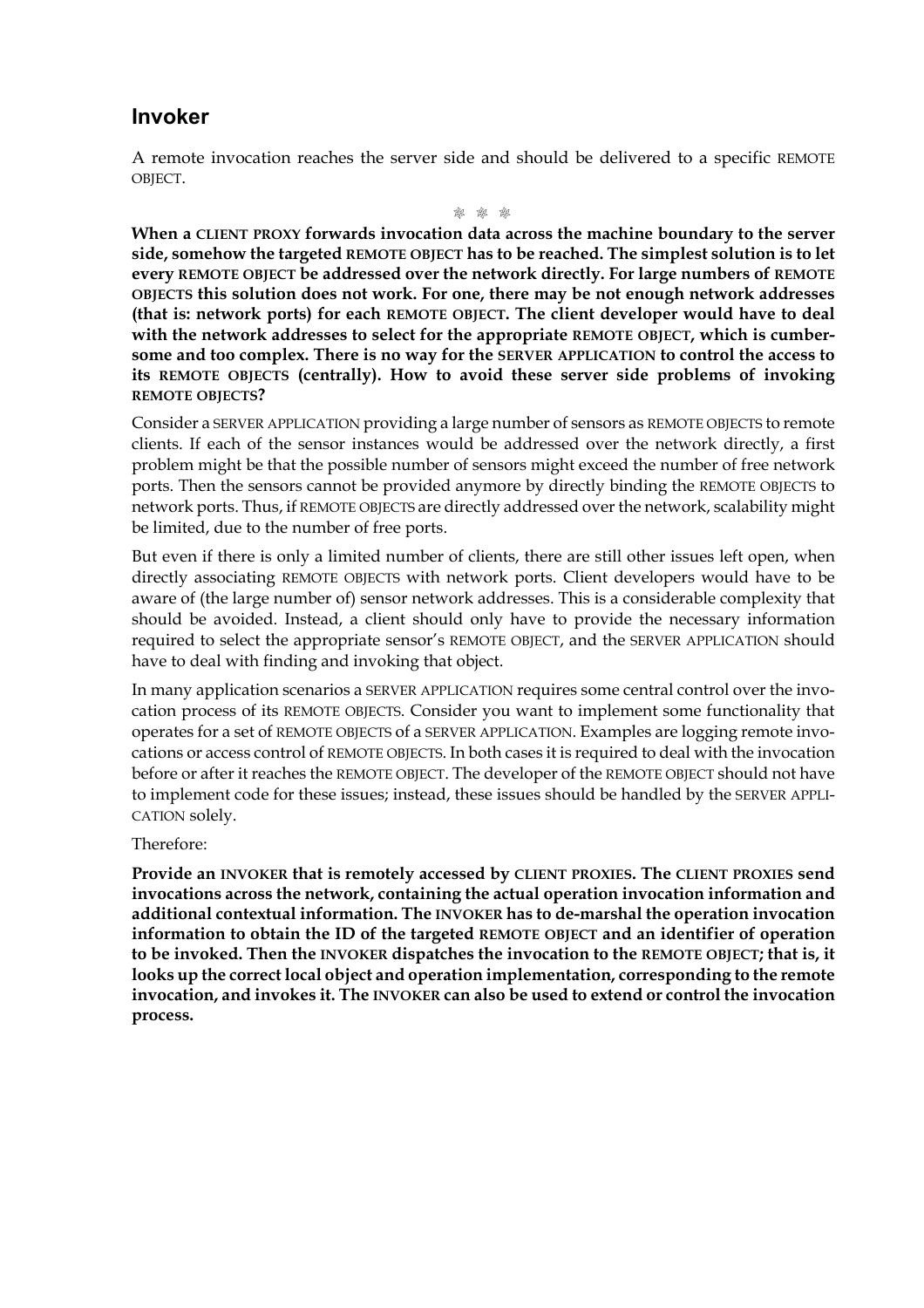

The CLIENT PROXY sends a request to the INVOKER with invocation information for a REMOTE OBJECT. The INVOKER dispatches the local object address and operation implementation. Then it invokes the correct operation implementation for this object.

 $\frac{d^2y}{dx^2}$ 

The INVOKER is part of the SERVER APPLICATION. Possibly one SERVER APPLICATION can provide more than one INVOKER. The task of receiving messages via the network is handled by a REQUEST HANDLER. The REQUEST HANDLER is responsible for the details of receiving remote messages, such as threading, connection pooling, and accessing the operating system APIs. It hands over control to the INVOKER after a message is received completely.

INVOKERS specifically handle the message dispatching task for a group of REMOTE OBJECTS. Such a group of REMOTE OBJECTS might, for instance, consist of all REMOTE OBJECTS in a SERVER APPLICA-TION, or of the object in a specific REMOTE OBJECT configuration groups.

To reduce the amount of memory resources needed, the server can temporarily evict REMOTE OBJECTS instance from memory or use different *pooling* strategies. The INVOKER is used to implement this functionality.

Message dispatching means to de-marshal the symbolic information in the message, then to use this information to determine the target object and operation, and finally invoke this operation. De-marshalling is handled by a MARSHALLER.

For determining and invoking the target object and operation, different context information can be used, such as the *object ID*, an operation identifier, and the REMOTE OBJECT type. Context information of a remote invocation is implemented using *invocation contexts*. The *invocation context* at least contains the *object ID* and operation to be invoked.

Determining and invoking the target object and operation can be either handled dynamically or statically:

- *Server stubs* (also called skeletons) are a static dispatch mechanism. The part of the INVOKER that is responsible for actually invoking the object is generated from the INTERFACE DESCRIP-TION. For each REMOTE OBJECT type one server stub is generated. Thus the INVOKER "knows" its REMOTE OBJECT types, operations, and operation signatures in advance. The INVOKER can directly invoke the called operation, and it does not have to find the operation implementation dynamically. Of course, the corresponding CLIENT PROXY has to address the correct INVOKER and determine the operation implementation statically. In comparison to dynamic dispatch variants, static dispatch eliminates the performance overhead of looking up operation implementations at runtime. The correct of the correct correct of the correct and operation in the correct and operation in the correct and operation in the correct and operation in the correct and operation in the correct and operation in the corre
- *Dynamic dispatch:* Consider a situation in which the REMOTE OBJECTS interfaces are not known at compile time. Then it is not possible to generate or write (static) server stubs for the INVOKER. Instead the INVOKER has to decide at runtime which operation of which remote object should be invoked. To do this, first the INVOKER has to extract the *object ID*, operation name, and arguments from the invocation information sent by the CLIENT PROXY. Next it has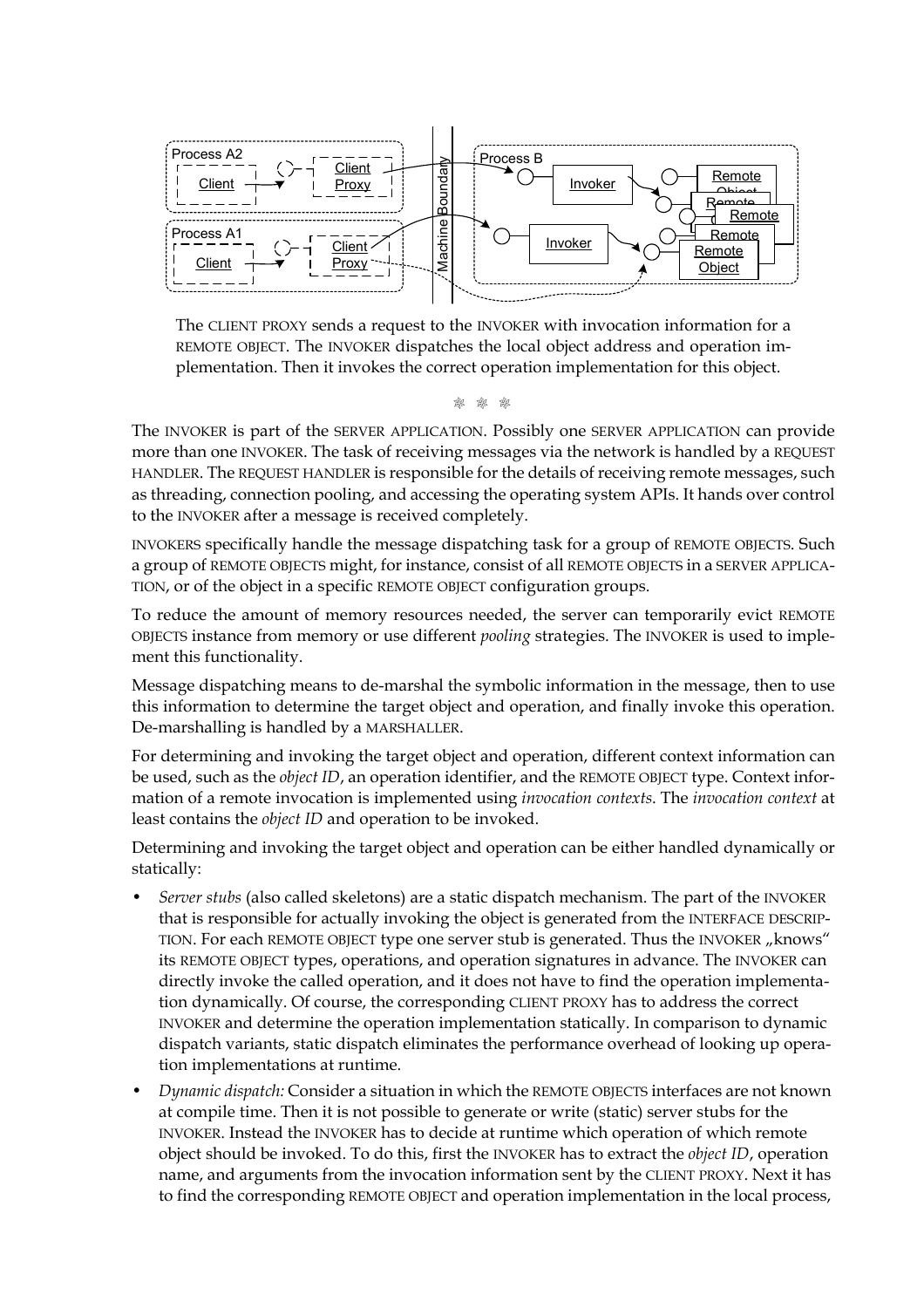for instance, using runtime dispatch mechanisms, such as reflection [Mae87] or dynamic lookup in a table. Finally, the target instance and operation are invoked. This form of dispatch is called dynamic dispatch, as the INVOKER dispatches each invocation at runtime (for more details of this implementation variant see the pattern *message redirector* [GNZ01]). Dynamic dispatch is more flexible than static dispatch but has a performance penalty. As an invocation can possibly contain a non-existing operation or use a wrong signature, a special *remoting error* has to be delivered to the CLIENT PROXY in case the invocation fails.

Note that for using an INVOKER it is necessary to create a corresponding CLIENT PROXY. The CLIENT PROXY has to provide the invocation information required by the INVOKER. However, it is not necessarily required that the dynamic dispatch variant of INVOKER is combined with a dynamic invocation interface of CLIENT PROXY, or that (static) server stub requires static CLIENT PROXIES. In existing systems, often matching variants (like server stubs together with static CLIENT PROXIES) are used merely out of practical reasons. For instance, a code generator can directly generate matching server stubs and static CLIENT PROXIES from an INTERFACE DESCRIPTION. Of course, dynamic and static dispatch can also be mixed, and many existing distributed object systems provide static and dynamic INVOKERS simultaneously.

There is a trade-off between dynamic and static dispatch variants: dynamic variants are more flexible because they can dynamically be modified or extended with new object and operation types. Static variants are more efficient but they usually require recompiling INVOKERS and CLIENT PROXIES. That means new CLIENT PROXIES have to be distributed to the client side. Deploying CLIENT PROXIES to clients can be a problem; in such cases, a (more) dynamic solution can help to implement modifications only on server side.

An INVOKER bundles the REMOTE OBJECTS for which it dispatches messages, for instance, all objects of a specific REMOTE OBJECT type. Using INVOKERS instead of direct network connections to the REMOTE OBJECTS, reduces the number of required network addressable entities, and the REQUEST HANDLER can use this information to share connections from the same client. The INVOKER can be used to implement behavior affecting a group of REMOTE OBJECTS.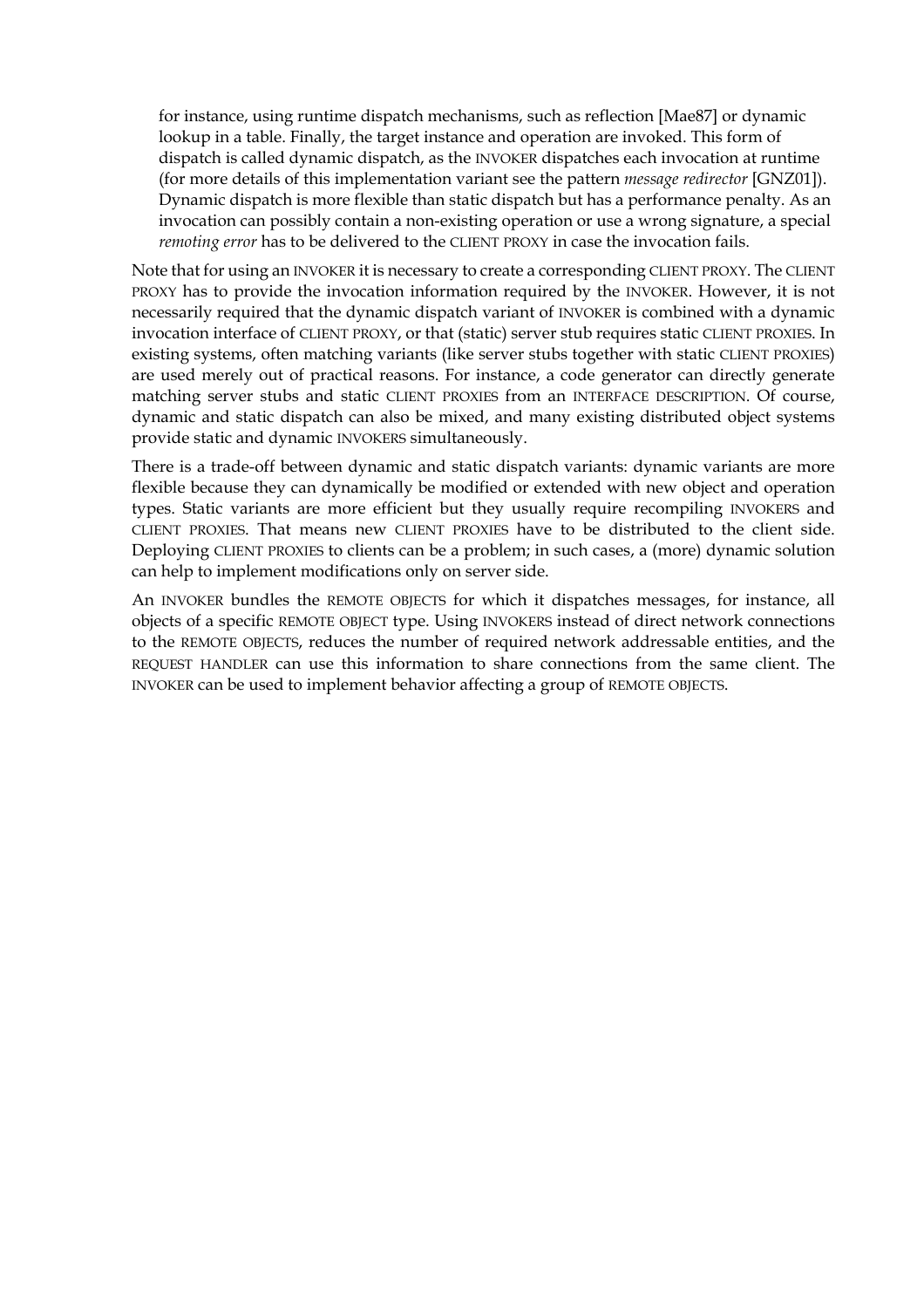## **Request Handler**

You are providing REMOTE OBJECTS in a SERVER APPLICATION, and INVOKERS are used for message dispatching. A client invokes REMOTE OBJECTS using a CLIENT PROXY.

M M M

**For sending invocations from the client to the server side, many tasks have to be performed on client side: connection establishment and configuration, result handling, timeout handling, and error detection. On server side similar tasks have to performed before the responsible INVOKER can dispatch the respective operation to the targeted REMOTE OBJECT: the server has to listen to the respective port, handle (socket) communication via the communication protocol, and manage the communication resources. Especially for larger and more performance-critical systems it is necessary to allow for global optimization and coordination of the communication resources. That means to coordinate communication setup, resource management, threading, and concurrency in a central fashion. If more than one INVOKER or CLIENT PROXY is used, the request or reply has to be forwarded to the responsible INVOKER or CLIENT PROXY.**

Consider a typical scenario in the embedded systems domain: a SERVER APPLICATION manages a large number of different types of controller objects. Each controller receives measurements from sensor objects in clients and forwards actions to actuator objects. Consider further that TCP/IP is used for network communication. In a naive implementation, each controller object type would have its own INVOKER, which would also manage connections with the clients. If a client connects to several different controller objects on the same server, an unnecessarily high number of TCP/ IP connections needs to be maintained. If the SERVER APPLICATION would use a (blocking) thread to handle requests for each connection, a high number of threads would be necessary, impeding server performance.

In this scenario, similar problems can occur on client side, when the CLIENT PROXY that handles every detail of the network communication on its own. This would only work for simple, singlethreaded clients with only a few requests. In more complex clients, possibly a large number of requests are sent simultaneously. Each CLIENT PROXY may have to handle multiple invocations at the same time.

In general, a way to coordinate communication handling and management is required to arrange the network traffic and resource consumption effectively. In most applications it cannot be predicted at which time a particular REMOTE OBJECT or INVOKER (or CLIENT PROXY respectively) has which workload. In such cases, the fair allocation of shared communication resources, as well as quality of service (QoS) constraints, should be handled centrally. Thus the allocation of the communication resources should not be realized by individual CLIENT PROXIES, REMOTE OBJECTS, or INVOKERS. This is also important for reducing the number of used network connections: potentially, network connections to the same client can be shared for the whole server process.

Configuration of network protocols, add-on services, and general asynchrony has to be done on a per invocation basis. For instance, only some operations may be logged, need access control, or need a special Quality of Service. Often client and server side have to work in sync to handle these tasks.

#### Therefore:

**Provide a SERVER REQUEST HANDLER together with a respective CLIENT REQUEST HANDLER. The CLIENT REQUEST HANDLER is used for client side invocations by the CLIENT PROXIES. It is responsible for opening and closing the network connection. It also sends the invocation across the network, waits for results, and dispatches them to the CLIENT PROXY. Additionally, it needs to cope with timeouts and errors on a per invocation basis. The SERVER REQUEST HANDLER is responsible for dealing with the network communication on server side. Messages**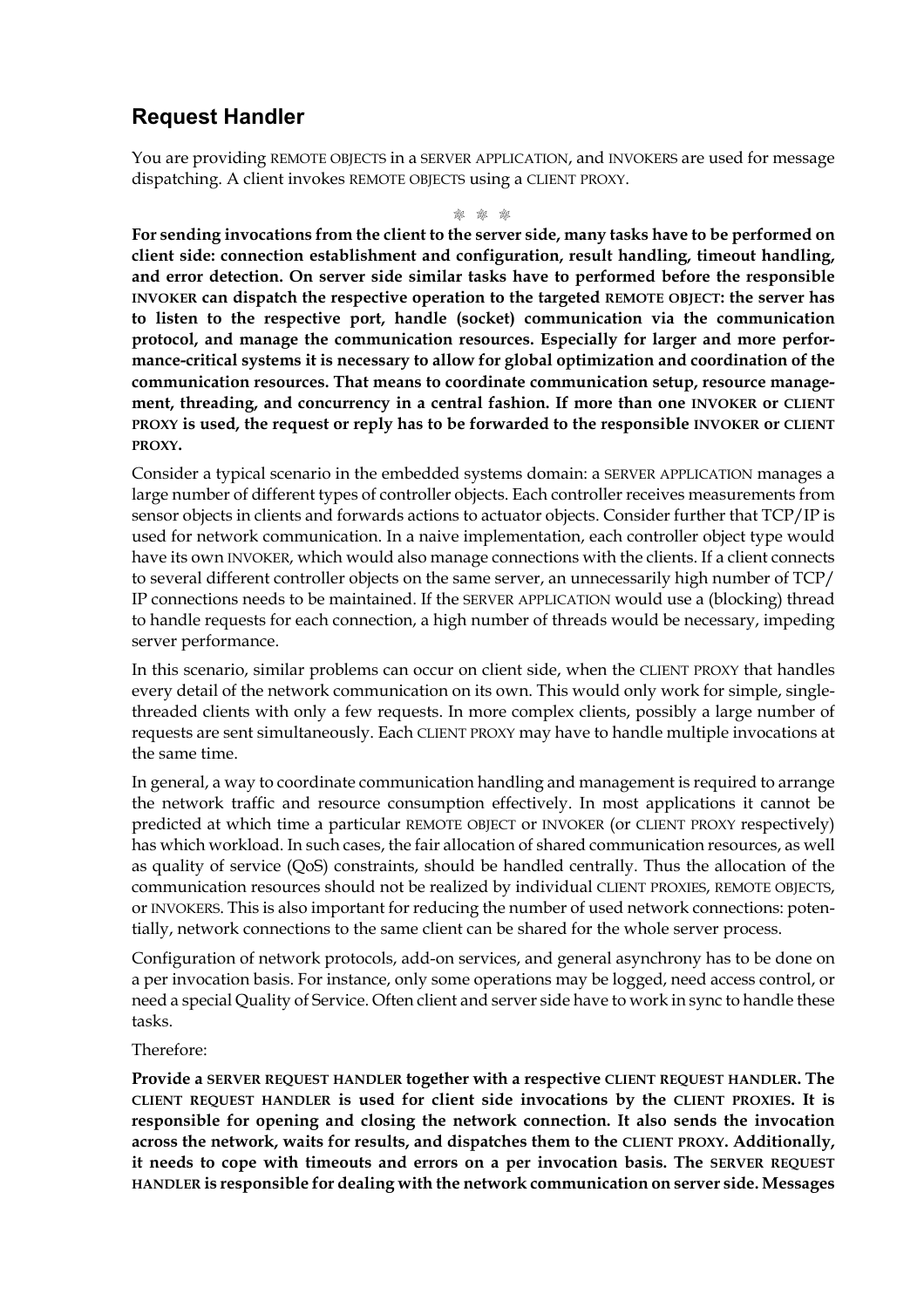**are received via network connections (incrementally). The SERVER REQUEST HANDLER waits until the full message has arrived, and then, if required, the message is (partially) demarshalled to find the responsible INVOKER. Next, the message is forwarded to this INVOKER for further processing. Finally, the REQUEST HANDLER has to clean up the connection and other resources it has used. The REQUEST HANDLER typically uses efficient, optimized mechanisms of the underlying operating system. Both CLIENT and SERVER REQUEST HANDLER can use** *pooling* **for connection handles and request threads.**



Connections are handled by the REQUEST HANDLER on client and server side. These are used by CLIENT PROXIES and INVOKERS. The REQUEST HANDLER makes effective use of the communication resources and the operating system APIs, and it pools connections handles and threads.

M M M

The primary responsiblity of a REQUEST HANDLER is to handle network communication. For this purpose, it instantiates a connection handle per connection. The connection handle is responsible for opening and closing the socket connection and storing the file descriptor of the conncection.

The CLIENT REQUEST HANDLER has to manage network connection on client side. It sends invocation requests and informs the client when the result arrives. For a synchronuous invocations this simply means to return to the waiting CLIENT PROXY operation. For asynchronuous invocations the CLIENT REQUEST HANDLER can invoke a *result callback*, a *poll object*, or use other asynchrony strategies.

When timeouts have to be supported, the CLIENT REQUEST HANDLER informs the CLIENT PROXY of timeouts, as it already does this for general network errors. For this purpose, the CLIENT REQUEST HANDLER sets up a timeout event when the invocation is sent to the REMOTE OBJECT. If the reply does not arrive within the timeout period the CLIENT PROXY is informed.

A SERVER REQUEST HANDLER generically handles the communication across the network. INVOKERS, in contrast, are specific for a group of REMOTE OBJECTS. Therefore, SERVER REQUEST HANDLER and INVOKERS are implemented as separated components because the SERVER REQUEST HANDLER should handle the communication resources independently of particular INVOKERS or REMOTE OBJECTS. Implementing both INVOKER and SERVER REQUEST HANDLER as one component makes only sense for small SERVER APPLICATIONS or if there is just one INVOKER per SERVER APPLICATION.

Both CLIENT and SERVER REQUEST HANDLER have to deal with network events: the CLIENT REQUEST HANDLER has to wait for the result of its invocations, the SERVER REQUEST HANDLER has to wait for arriving invocations. Both REQUEST HANDLERS typically use the *reactor* [SSRB00] pattern for demultiplexing and dispatching events from the network. The REQUEST HANDLER receives the events dispatched by the *reactor* and handles them. The same event dispatching infrastructure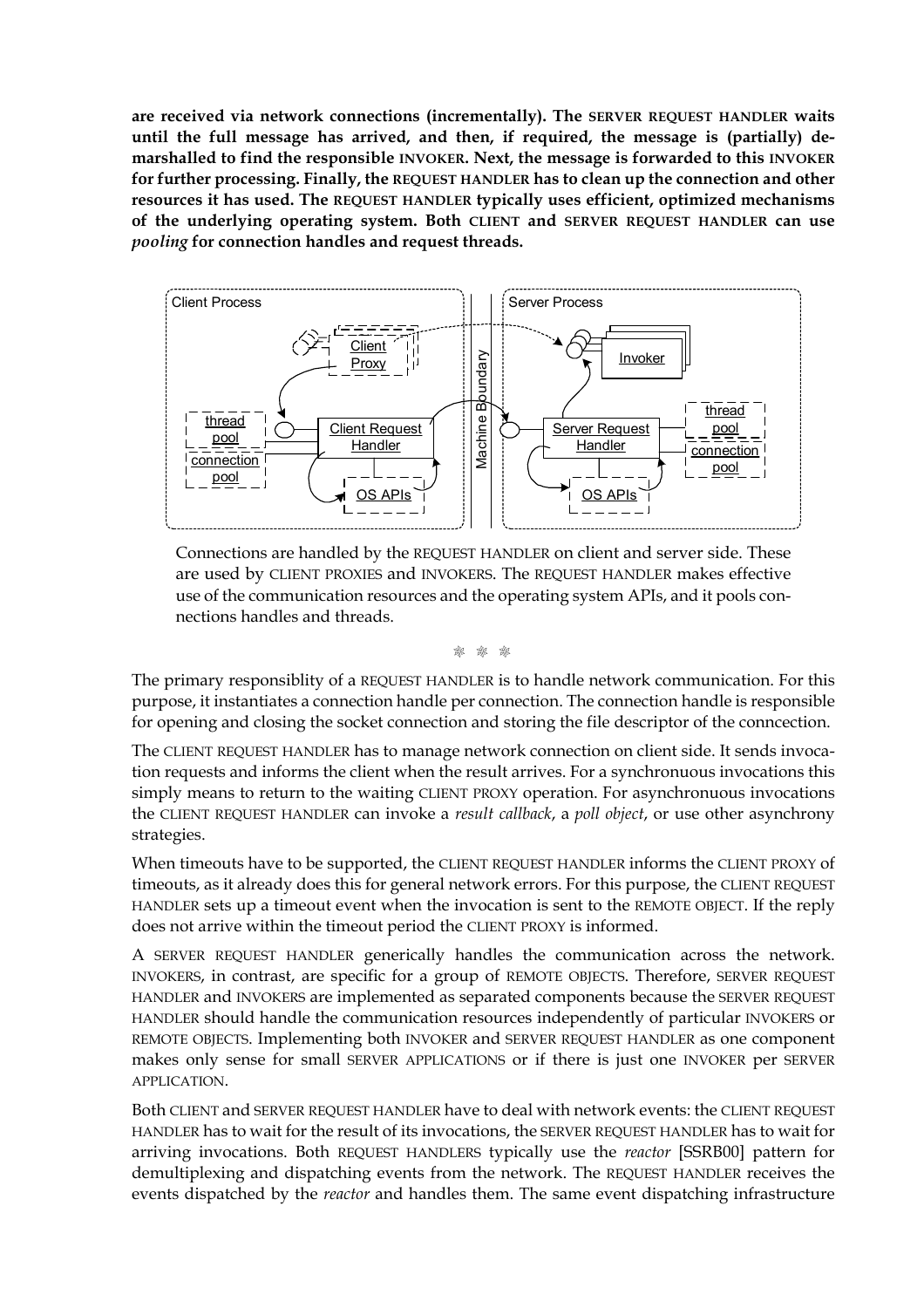usually can be used on client and server side (for more details see the description of the COMMU-NICATION FRAMEWORK at the end of this chapter), whereas CLIENT and SERVER REQUEST HANDLER are different implementations.

The REQUEST HANDLER can also use *half-sync/half-async* [SSRB00] and/or *leader/followers* [SSRB00] to manage network connections and threading efficiently. The patterns CLIENT PROXY, REQUEST HANDLER, and INVOKER together build a *broker* as described in [BMR+96]. REQUEST HANDLERS are also responsible for making effective use of the operating system APIs.

For each particular connection, the REQUEST HANDLER has to instantiate a connection handle. To optimize resource allocation for connections, the connections can be shared in a pool as well (using the pattern *pooling* [KJ02]). If one particular client process sends or receives more than one message to the SERVER APPLICATION at the same time, the network connection can be shared among these messages.

If a client communicates with a REMOTE OBJECT in a SERVER APPLICATION, in some application scenarios it can be expected that this client will potentially communicate again with the same SERVER APPLICATION. Thus the connection can be held open for a certain period of time and used in case of a continued communication. This form of continued communication is called a persistent connection [FGM+99] and, if required, it is implemented by the REQUEST HANDLER. Persistent connections eliminate the overhead of establishing and destroying connections for continuous client requests.

The REQUEST HANDLER provides framework functionality for PROTOCOL PLUG-INS. Also other addon services, such as access control or logging, can be implemented by REQUEST HANDLER. Note that many of these tasks require the CLIENT and SERVER REQUEST HANDLER to work in concert.

Although the REQUEST HANDLER is described as a single component that all invocations have to pass, usually it is not a bottleneck because with connection pools and thread pools it is highly concurrent. The pattern allows to effectively use the communication resources, independently of the REMOTE OBJECT, CLIENT PROXY, or INVOKER structures. Because of this, a REQUEST HANDLER is reusable for many different clients and SERVER APPLICATIONS. The same REQUEST HANDLER instance is shared by multiple CLIENT PROXIES on client side and multiple INVOKERS on server side. REQUEST HANDLERS hide connection and message handling complexity from the CLIENT PROXIES and INVOKERS.

However, REQUEST HANDLERS impede a slight overhead. In smaller applications with only few network connections and high performance requirements, the performance overhead may matter. Another liability may be the memory overhead of the connection and thread pools, especially in limited computing environments such as embedded systems. Using connection and thread pools in REQUEST HANDLERS does only make sense if the instantiation times for connection handles and threads may have a significant performance impact in terms of response times. This means that there should be a considerable number of messages expected to be received at the same time. For example, simplistic clients can also handle network communication on their own (for instance, simply with a blocking request).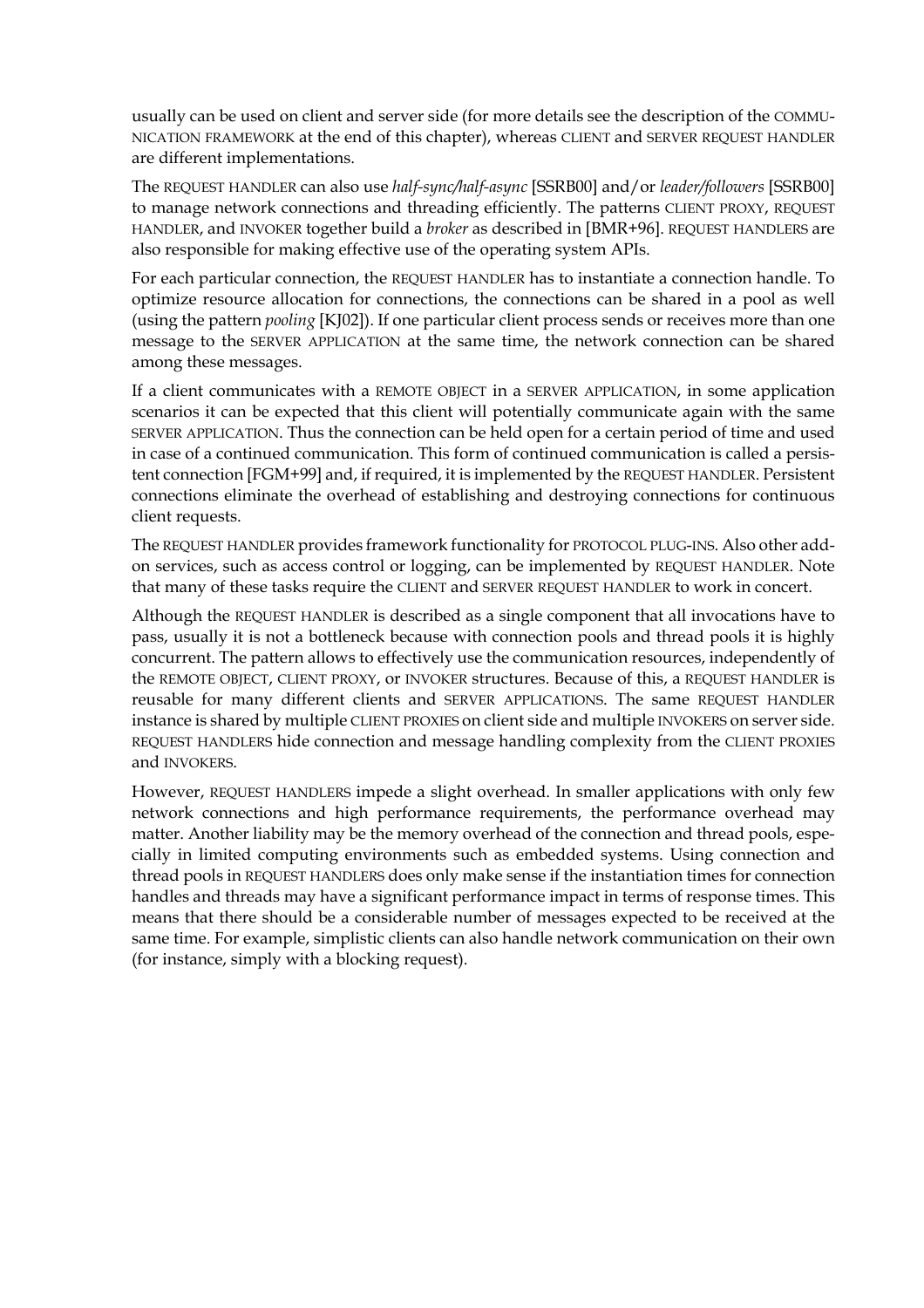### **Marshaller**

You make REMOTE OBJECTS available to clients. The invocation data is transported over the network. CLIENT PROXY, REQUEST HANDLER, and INVOKER handle the basic communication issues.

M M M

**The data to describe operation invocations of REMOTE OBJECTS consist of the target object's** *object ID***, the operation identifier, the arguments, and possibly other context information. All this information has to be transported over the network connection. For transporting it over the network only byte streams are suitable as a transport format.**

For sending invocation data across the network there has to be some concept for transforming invocations of remote operations into a byte stream format. There are some exceptional cases that make this task complicated, as for instance:

- How do you handle references occurring multiple times?
- How do you handle object identity for non-remote objects?
- How do you determine wether an attribute of an operation should be transformed into a byte stream or not (for instance, references to GUI objects or local resources will usually not be transmitted)?
- How do you handle domain-specific or application-specific specialties of the REMOTE OBJECTS (for example, for objects that are persistent in a database the relationships with the database have to be handled)?
- How do you handle complex, user-defined type objects? These have references to other instances, possibly forming a complex hierarchy of objects. Such hierarchies might even contain multiple references to the same instance, and in such cases, logical identities have to be preserved after the transport to the server.

Generating and interpreting a byte stream representation should not require additional programming efforts per instance, but should only be defined once per type.

Sometimes even the process of generating and interpreting transport formats should be extensible for developers. Additionally, sometimes the used data formats have to be extensible as well.

#### Therefore:

**Require each type used within REMOTE OBJECT invocations to provide a way to serialize itself into a transport format that can be transported over a network as a byte stream. The distributed object framework provides a MARSHALLER (on client and server side) that uses this mechanism whenever a remote invocation needs to be transported across the network. A MARSHALLER also implements some scheme how to preserve object identities and deal with complex data types. In many systems, developers can provide custom MARSHALLERS to customize this scheme or to use other transport formats. The MARSHALLER also provides operations to de-marshal a given byte stream. Make sure the CLIENT PROXY, INVOKER, and REQUEST HANDLER invoke the respective MARSHALLER at the appropriate times.**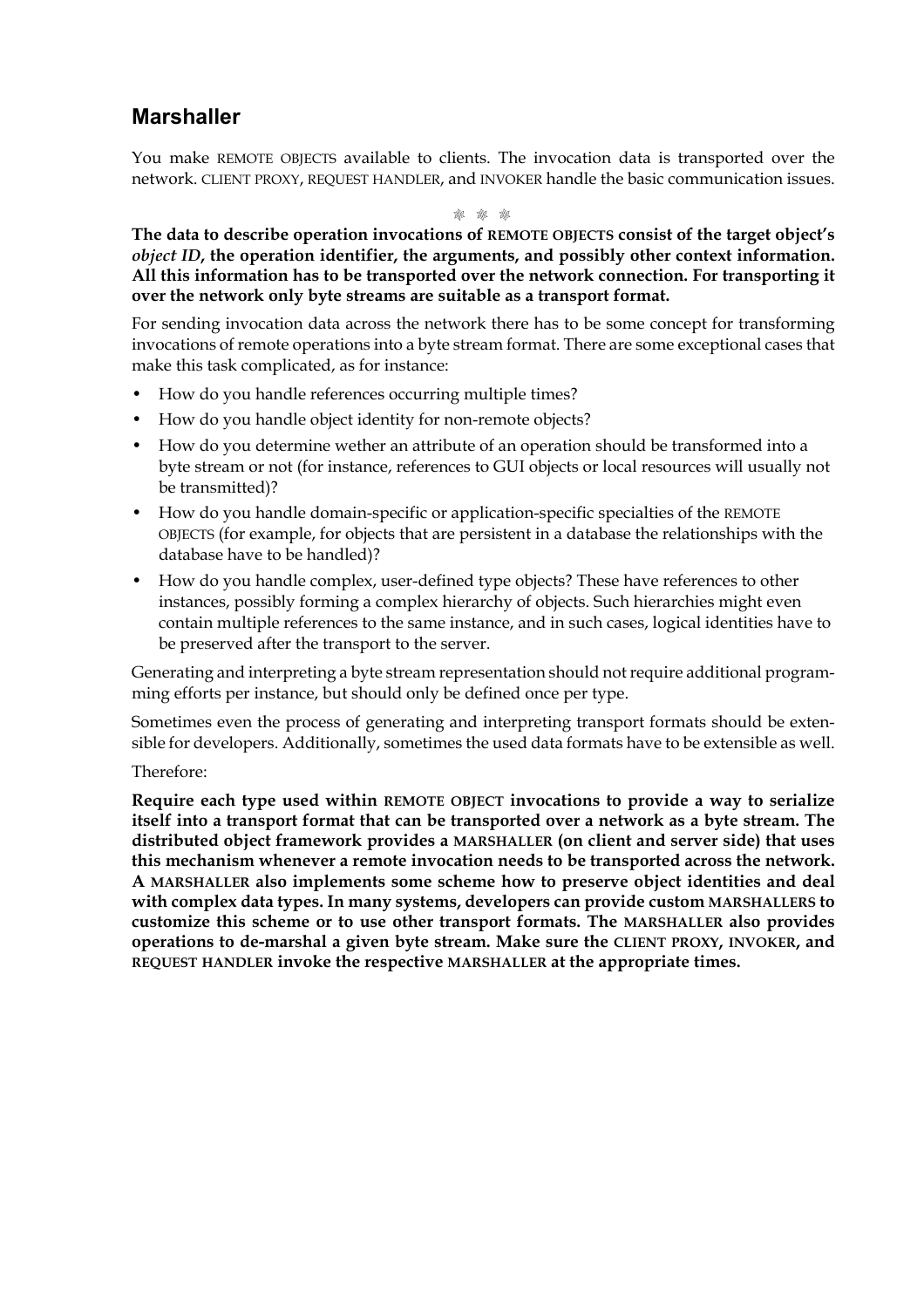

An operation with an object as argument is invoked. The CLIENT PROXY uses the responsible MARSHALLER to serialize this object. The serialized format is transported across the network. This format is de-serialized by the MARSHALLER on server side and the instance of the respective type is created. Finally, the REMOTE OBJECT is invoked and uses this object.

M M M

A MARSHALLER converts remote invocations into byte streams in a way that is non-specific for REMOTE OBJECT types.

Complex type object should not be referenced remotely, but marshalled by value. To transport such a type across the network, a generic transport format is required. For this purpose, a MARSHALLER uses the *serializer* pattern [RSB+98]. The serialization of a complex type can be done in multiple ways:

- The programming language can provides a generic, built-in facility. This is often the case in interpreted languages which can use reflection to introspect the type's structure.
- Tools generate serialization code directly from the INTERFACE DESCRIPTION, assuming that the structure of such types is also expressed in the INTERFACE DESCRIPTION.
- It also can be the developer's burden to provide the serialization functionality. In this case, the developer usually has to implement a suitable interface that declares operations for serialization and de-serialization.

The concrete format of such serialized data depends on the distributed object framework used. In principle, everything is a byte stream as soon as it is transported over the network. It is often more convenient to use a structured format such as XML, CDR, or ASN.1 to represent complex, structured data.

A MARSHALLER can support a hook to let developers provide a custom MARSHALLER. Reasons are that generic marshalling may become a rather complex and performance-consuming operation, when you need to marshal complex data structures, such as graphs. Some serialization formats might be better than others for certain environments. Thus one generic marshalling format can never be optimal for each data structure. You might also need to optimize data packets for bandwidth.

A custom MARSHALLER might, for instance, transport all attributes of an object, or it might only transport the public ones, or it might just ignore those it cannot serialize instead of throwing an exception. As a consequence, exchanging a MARSHALLER is not necessarily transparent for the application on top.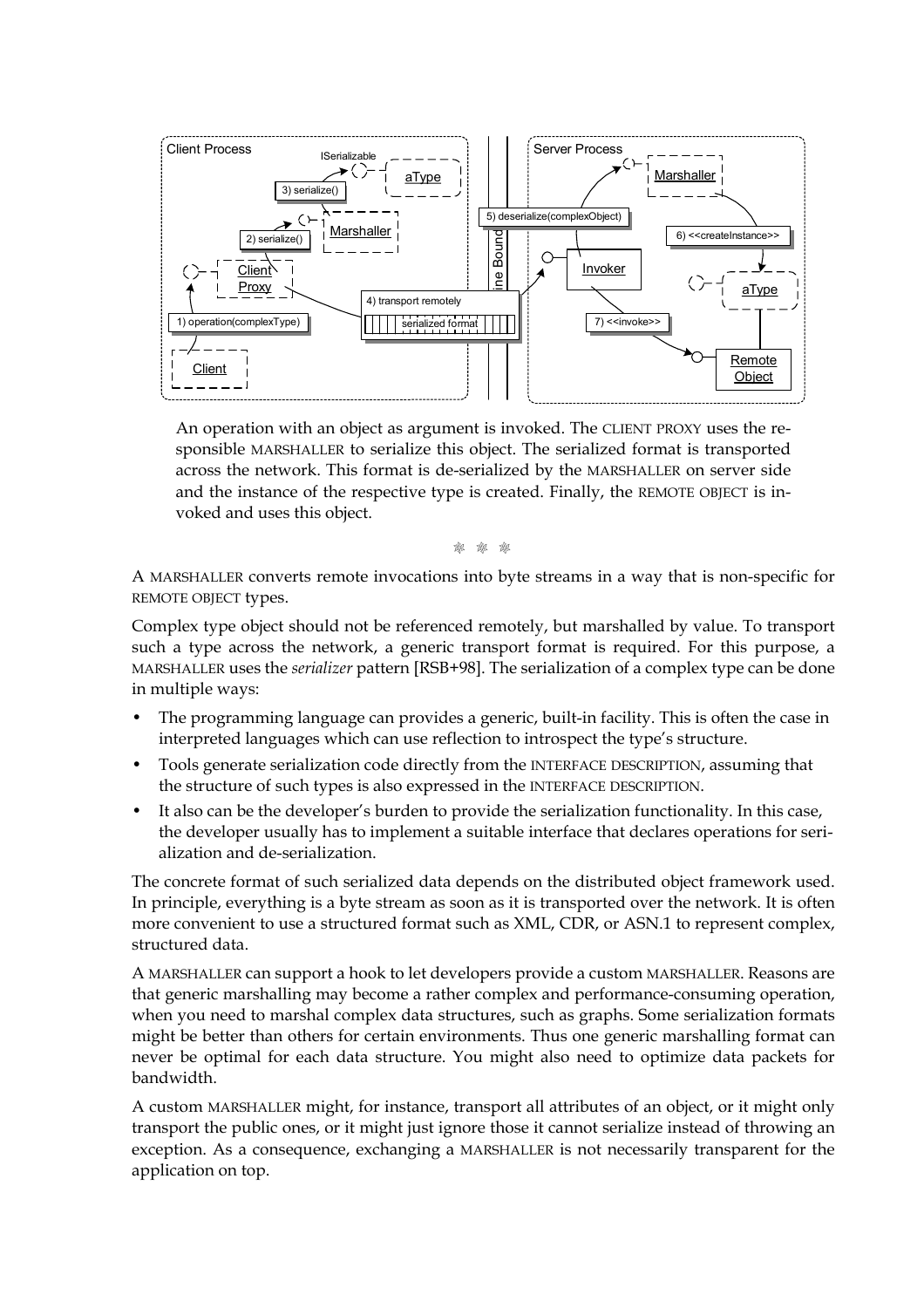Different serialization formats have their benefits and liabilities. For instance, the byte stream format can be application-specifically optimized for efficient processing or memory or bandwidth usage. But such formats are hardly human-readable, and harder to create and parse, because standard tools are usually missing. Standard representations such as XML or CDR can be created and parsed easily with standard tools, but may result in a less efficient (because more or less generic) representation. This means these formats require more processing power to be created or parsed. Some formats, especially XML, are very bloated, because they use a humanreadable, text-based representation. While there is a large set of tools to process XML, it requires a lot of memory and significantly more network bandwidth than more condensed formats, such as binary data. Standard representations are usually more interoperable than application-specific formats.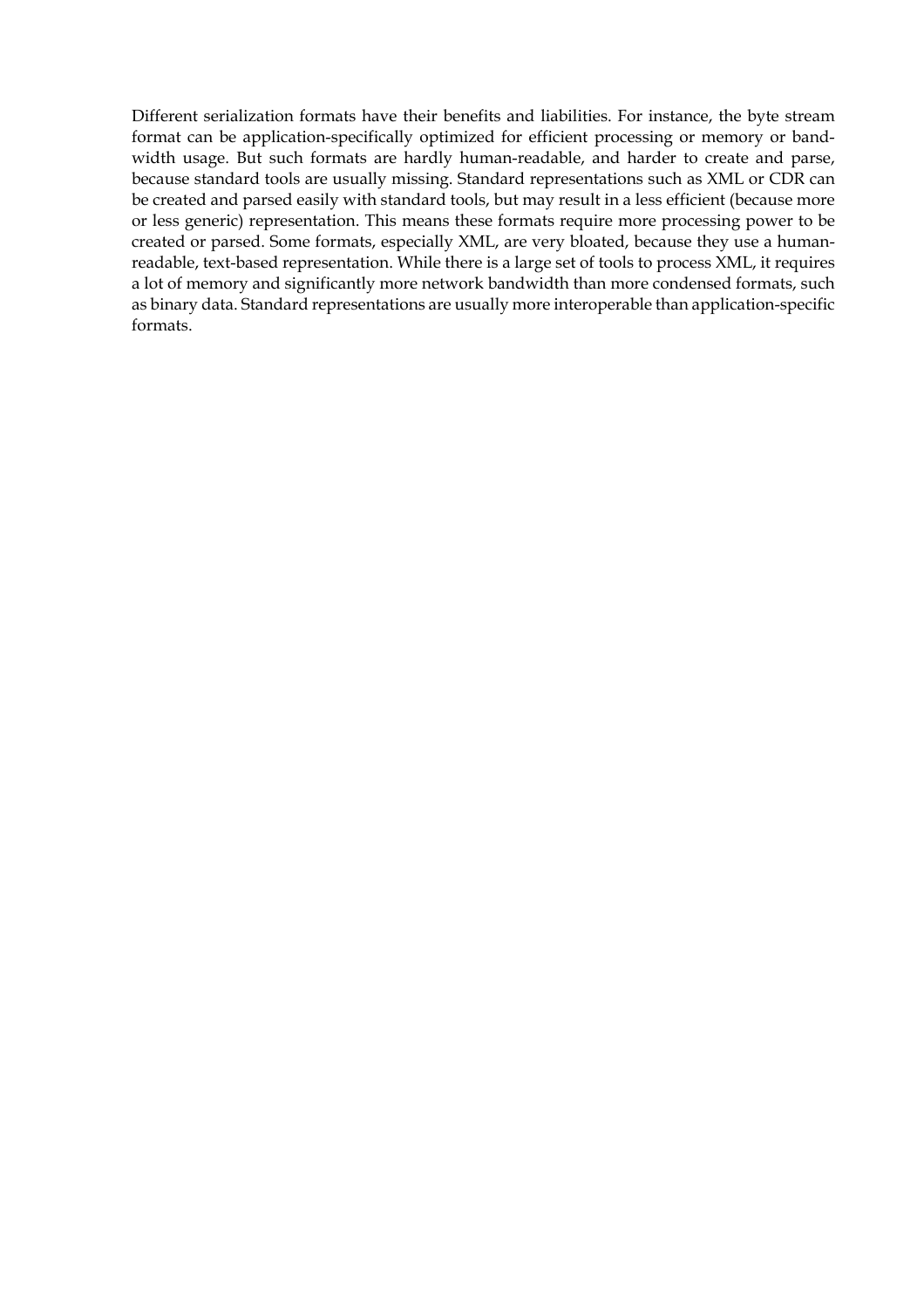### **Interface Description**

A client invokes an operation of a REMOTE OBJECT using CLIENT PROXY and INVOKER.

M M M

**When a CLIENT PROXY and an INVOKER are used together for remote communication, you need to align the interface of CLIENT PROXY and REMOTE OBJECT. Also, you need to align marshalling and de-marshalling. Client developers need to know the interfaces of REMOTE OBJECTS they use.**

If a CLIENT PROXY should be used as a local representative of a REMOTE OBJECT in the client process, it exposes the interface provided by the REMOTE OBJECT. If the CLIENT PROXY is responsible for ensuring that the interface is used correctly, the type, operation, and signature information of the REMOTE OBJECT have to be known before a invocation is sent across the network.

On server side, the INVOKER has to dispatch the invoked operation of the REMOTE OBJECT. If the INVOKER does not dispatch all type, operation, and signature information dynamically, it requires these information before an invocation takes place.

Either CLIENT PROXY or INVOKER should ensure that no violation of the REMOTE OBJECT'S interfaces occurs, or, if violations are possible, CLIENT PROXY or INVOKER have to handle them.

It should not be required that client developers or REMOTE OBJECT developers have to deal with propagating and/or ensuring REMOTE OBJECT interfaces manually. Instead, the distributed object framework should provide suitable means for partly automating these issues.

Therefore:

**Provide an INTERFACE DESCRIPTION in which you describe the interface of a REMOTE OBJECT type required for CLIENT PROXY and INVOKER, as well as information for marshalling and dispatching.From the INTERFACE DESCRIPTION interface-related parts of CLIENT PROXY and INVOKER can be derived (either with code generation or runtime configuration techniques). The INTERFACE DESCRIPTION also documents the remoting interfaces for client developers.**



Using an INTERFACE DESCRIPTION in a separate file a code generator generates code for CLIENT PROXY and INVOKER. The CLIENT PROXY is then used by the client. It contacts the INVOKER that dispatches the invocation to the REMOTE OBJECT. This way, details of the distributed object framework are hidden from client and REMOTE OBJECT developers, as they only see client code, INTERFACE DESCRIPTION and REMOTE OBJECT code.

M M M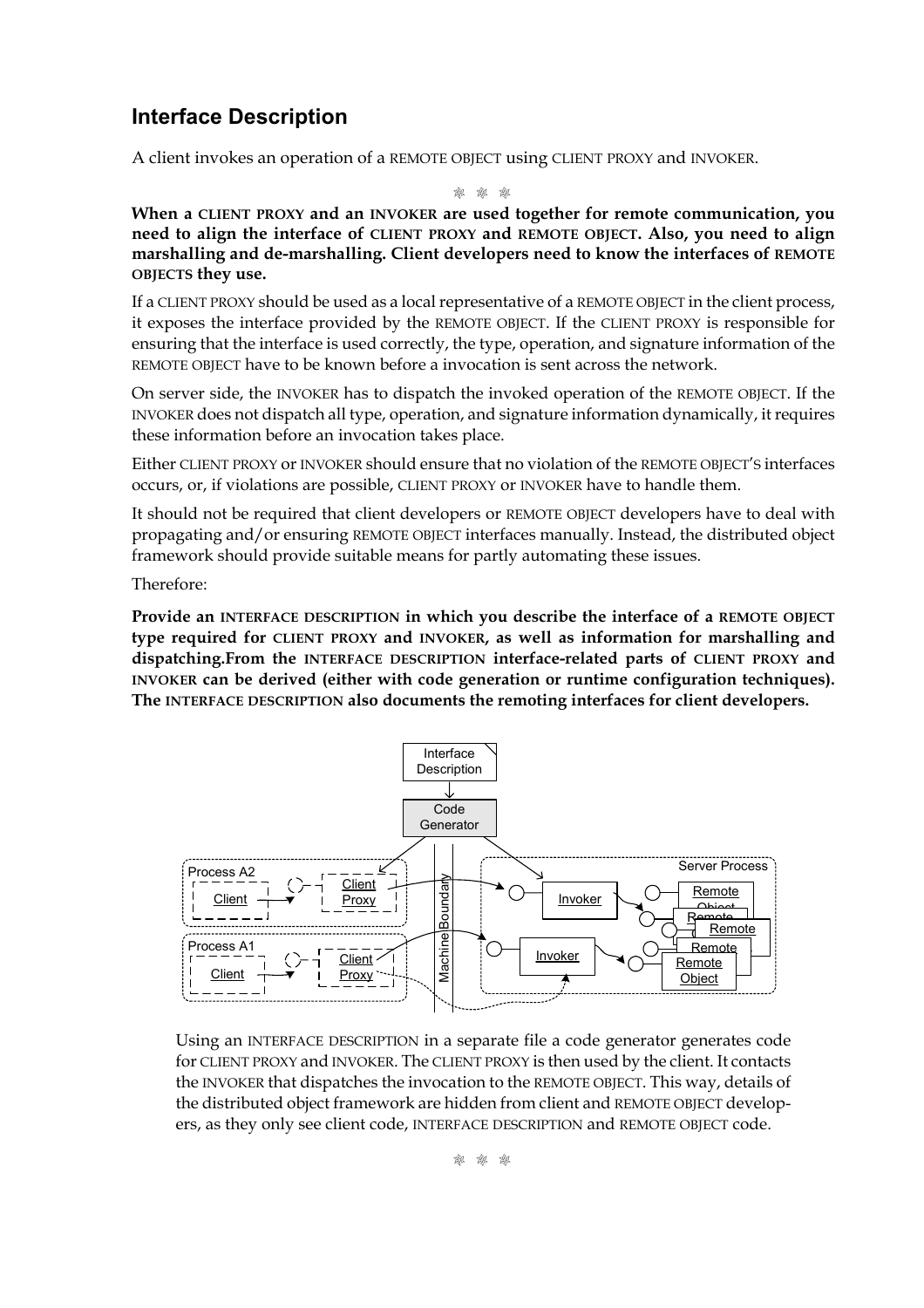Usually an INTERFACE DESCRIPTION contains interface specifications including their operations and signatures, as well as marshalling and dispatching information. The INTERFACE DESCRIPTION itself can be given in various forms:

- *Interface description language:* The INTERFACE DESCRIPTION is separated from the program text, for instance, in an additional file written by the REMOTE OBJECT developer. An interface description language is used to provide these information. A code generator generates the interface-related parts of CLIENT PROXY and INVOKER. That means (many) interface violations can be automatically detected when compiling client and CLIENT PROXY.
- *Interface repository:* The INTERFACE DESCRIPTION is provided at runtime to remote clients using an interface repository exposed by the SERVER APPLICATION (or by some external interface repository). Note that an interface repository is required for implementing the dynamic invocation interface variant of CLIENT PROXY. An interface repository is not sufficient for code generation purposes solely, as code generators require the information before runtime.
- *Reflective interfaces:* The INTERFACE DESCRIPTION is only provided on server side by means of reflection [Mae87]. The dynamic dispatch variant of INVOKER is used to obtain the interface information and handle the complete invocation process. A simplistic CLIENT PROXY only sends symbolic invocations to the INVOKER, but does not know the actual interface of the REMOTE OBJECT. Note that this variant requires the INVOKER to handle interface violations and other exceptions. This variant is not suited for code generation, as the INTERFACE DESCRIPTION is not exposed before runtime.

Note that the different variants of INTERFACE DESCRIPTION correspond to the used variants of CLIENT PROXY and INVOKER. Static variants of CLIENT PROXY and INVOKER can exploit code generation techniques and thus primarily use separated interface descriptions in interface description languages. Dynamic variants require INTERFACE DESCRIPTIONS either on client or on server side at runtime, thus reflective interfaces or interface repositories are used. In many distributed object frameworks more than one INTERFACE DESCRIPTION variant is supported, as more than one variant of CLIENT PROXY and/or INVOKER are supported.

operation signatures offered to clients should generally be designed to stay stable. However, changes cannot be avoided. Especially, in a distributed setting, where SERVER APPLICATION developers have no control over client code (and deployment of it), there should be some common way to provide modified remoting interfaces to client developers. INTERFACE DESCRIPTIONS primarily separate interfaces from implementations. Thus the software engineering principle "separation of concerns" is supported, as well as exchangeability of implementations. That means clients can rely on stable interfaces, while REMOTE OBJECT implementations can be exchanged.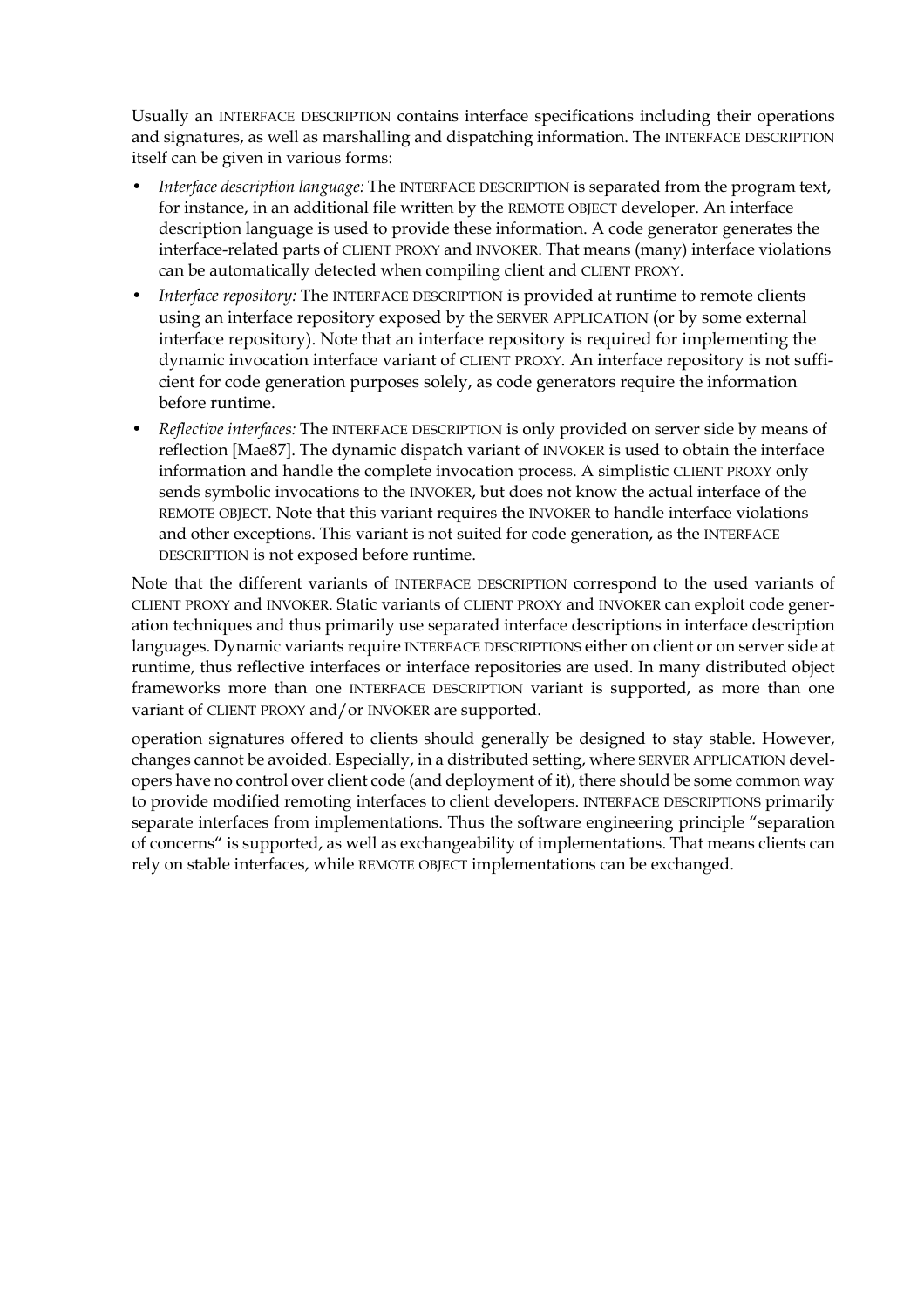# **Lifecycle Manager**

Your SERVER APPLICATION provides different kinds of REMOTE OBJECTS. Each of these objects has a lifecycle.

M M M

**A SERVER APPLICATIONS has to handle the lifecycle of its REMOTE OBJECTS. In first place, that means to create each object when it is needed and ensure that objects are destroyed (using their destructor) when the server (or thread) terminates. At runtime, the SERVER APPLICATION has to control its resources. For instance, it should ensure that only those objects that are actually needed are active (in memory). All others should be either destroyed or passivated to a database (according to the REMOTE OBJECT'S activation strategy).**

Consider a web community portal with about one hundred thousand registered users. Only a small number of these users will be active at the same time. Thus for reasons of scalability, only those user objects that are actually needed at a certain point in time should be active objects in memory. All other objects should be created or activated on demand, according to the activation strategy of their REMOTE OBJECT type.

Implementing standard activation, sharing, and eviction strategies requires triggering certain lifecycle events. A generic mechanism used for implementing these lifecycle events would also leverage the integration of these patterns and code reuse in their implementations.

Besides standard activation, sharing, and eviction strategies, sometimes developers require custom lifecycle *strategies*. Consider an application in which a REMOTE OBJECT can be paused; that is, the messages for this object are sent to a message queue and processed later on. Some instance has to redirect the message for certain *object IDs* to the message queue instead of the paused REMOTE OBJECT.

Therefore:

**Provide a LIFECYCLE MANAGER to handle the lifecycle of a set of REMOTE OBJECTS. It also stores the current lifecycle state of each REMOTE OBJECT. The REMOTE OBJECTS implement lifecycle operations corresponding to the possible lifecycle events. These allow the LIFE-CYCLE MANAGER to modify the lifecycle state of an object. Different LIFECYCLE MANAGERS can be present in the same SERVER APPLICATION, implementing different lifecycle** *strategies***. A custom LIFECYCLE MANAGER can extend both lifecycle states and lifecycle operations. Before and after an invocation the INVOKER calls the LIFECYCLE MANAGER to ensure that the invoked object is active.**



The responsible LIFECYCLE MANAGER is created by the SERVER APPLICATION during startup and it is registered with the distributed object framework using the FRAME-WORK FACADE'S API. Before an invocation the LIFECYCLE MANAGER is informed by the INVOKER. If the REMOTE OBJECT is not active, the LIFECYCLE MANAGER activates it. Then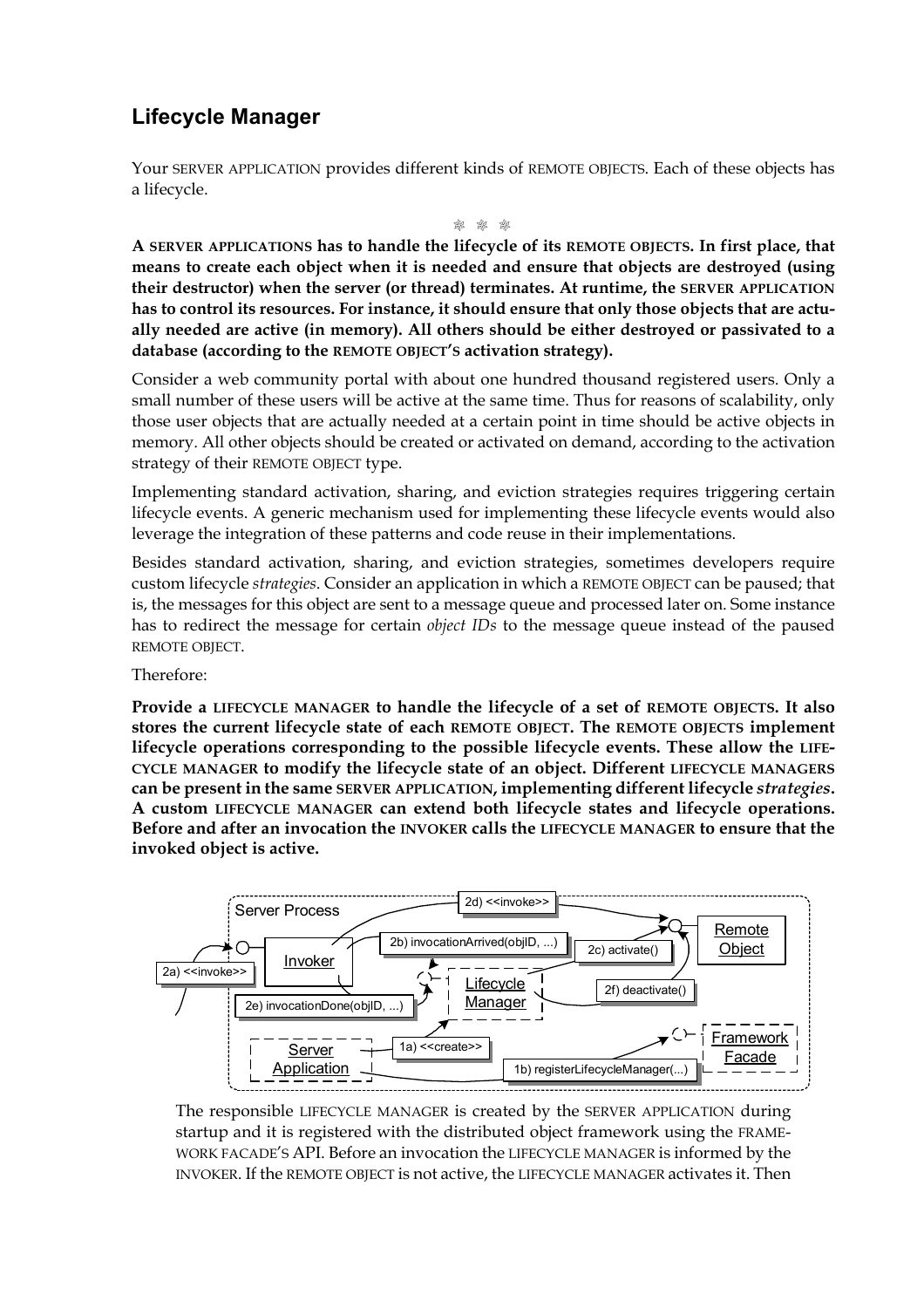the invocation is performed. After it returns, the LIFECYCLE MANAGER is informed again and can deactivate the object.

M M M

The INVOKER invokes the LIFECYCLE MANAGER before and after each invocation so that the LIFE-CYCLE MANAGER can handle the lifecycle events. Informing the LIFECYCLE MANAGER of events in the INVOKER can be hard-coded in the INVOKER code, or it can be implemented with an *invocation interceptor*. Often it is also necessary to let REMOTE OBJECTS invoke their associated LIFECYCLE MANAGER to inform it about certain lifecycle events. Thus it is necessary that each REMOTE OBJECT can obtain a reference to its LIFECYCLE MANAGER.

Note that it might be necessary to let the LIFECYCLE MANAGER work asynchronously, for example, to scan for objects that should be deactivated because some timeout has been reached. The LIFECYCLE MANAGER can, for instance, be informed of the timeout with a callback operation.

The possible lifecycle events of a LIFECYCLE MANAGER are implemented as lifecycle operations by the REMOTE OBJECTS. The REMOTE OBJECTS have to provide lifecycle operations that fit to the LIFECYCLE MANAGER'S lifecycle *strategy.* The LIFECYCLE MANAGER can invoke these lifecycle operations to change the lifecycle state of an object. Typical lifecycle states are: not existing, inactive, virtual, and active.

Consider implementing *passivation*. A persistent object may have an additional lifecycles state *virtual,* meaning that the REMOTE OBJECT is currently not an active instance, but its *object ID* still can be passed to clients. Upon an invocation, some entity has to map the requested *object ID* to the serving, virtual REMOTE OBJECT, and it has to be re-activated on demand.

The LIFECYCLE MANAGER needs to know the REMOTE OBJECTS under its control. For this purpose, it can maintain an object map which associates *object IDs* with REMOTE OBJECTS, or it uses a list of objects maintained elsewhere in the SERVER APPLICATION. The current lifecycle state is also stored in the LIFECYCLE MANAGER'S object map.

The LIFECYCLE MANAGER can be used to implement activation, sharing, and eviction *strategies*. Especially, the activation patterns can be implemented this way. Providing new, custom activation policies makes SERVER APPLICATIONS customizable in terms of performance tuning and custom resource management.

However, a LIFECYCLE MANAGER also incurs the liability of a slight performance overhead, as it has to be informed of every invocation and return of a message.

A LIFECYCLE MANAGER can be seen as a combination of *activator* [SSRB00] and *evictor* [Jai01].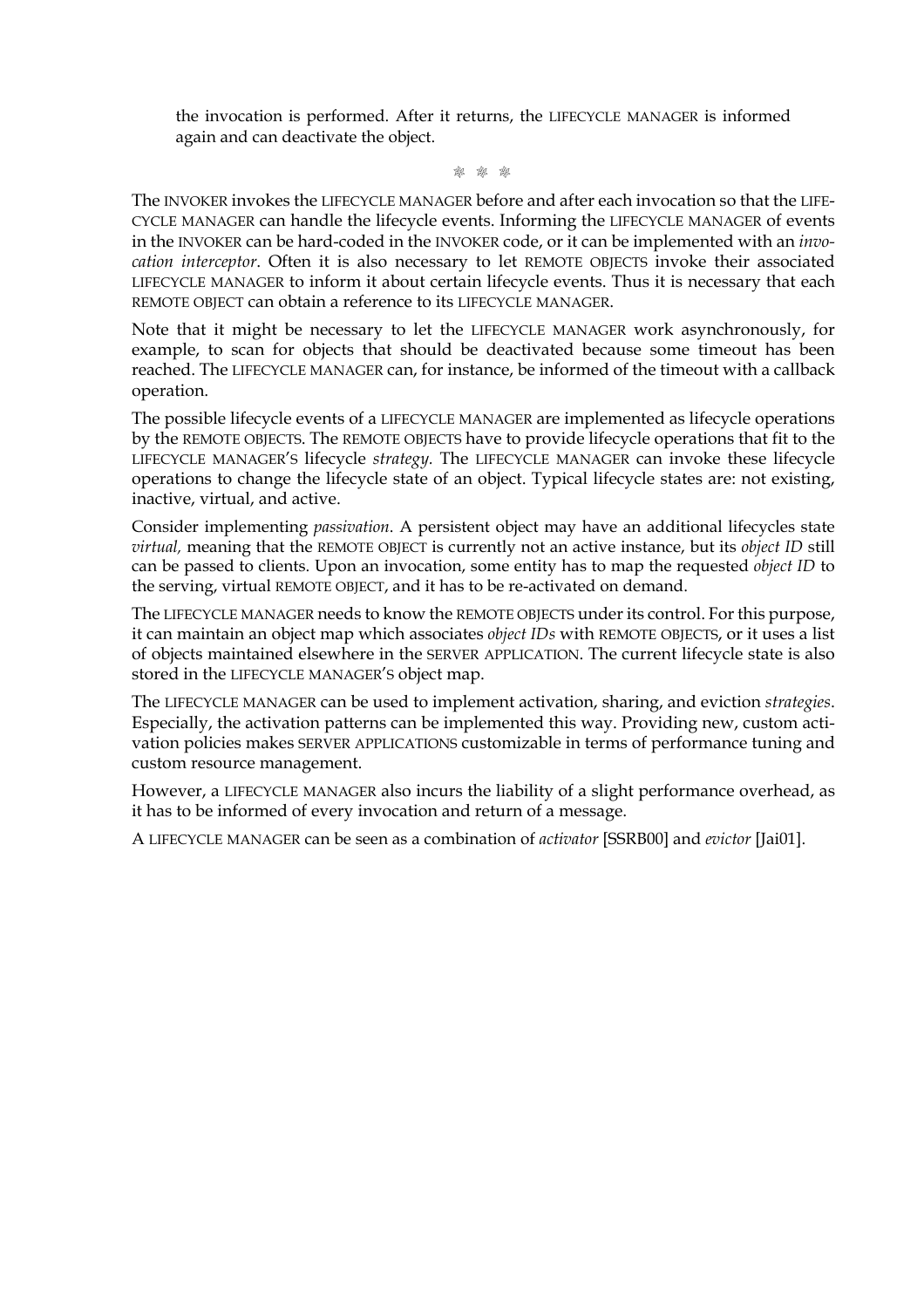# **Integrating the Patterns**

There are many interactions among the patterns presented and with the patterns presented in later chapters. Components of the environment of a distributed object framework, as well as the use of the patterns in these components, are discussed in the remainder of this chapter. In particular:

- A SERVER APPLICATION is a central instance that manages its REMOTE OBJECTS. Its most important task is to bundle all the objects that belong to one application or service. During startup the SERVER APPLICATION initializes the distributed object framework, if necessary, and obtains references to well-known REMOTE OBJECTS, such as *naming*. Also, it instantiate REMOTE OBJECTS according to their activation strategy and delegates lifecycle management of REMOTE OBJECTS to its LIFECYCLE MANAGER.
- A FRAMEWORK FACADE shields the distributed object framework from direct access. The distributed object framework is a complex piece of software and only parts of it are relevant for developers of SERVER APPLICATIONS. Necessary configuration parameters are offered with a concise interface, the FRAMEWORK FACADE.
- The COMMUNICATION FRAMEWORK implements the low-level details of network connections. The distributed object framework patterns largely abstract these details. However, sometimes it is important to understand the COMMUNICATION FRAMEWORK elements. We explain them with a set of common pattern for concurrent and networked objects.
- A PROTOCOL PLUG-IN is plugged into the CLIENT and SERVER REQUEST HANDLER. It substitutes the communication protocol, used per default by the REQUEST HANDLER, if necessary. This can be used for optimizing the network protocols used for particular applications.



# **Server Application**

The REMOTE OBJECT pattern describes how services are offered remotely. In order to achieve this, there are many tasks that have to be fulfilled in the server:

- The distributed object framework has to be initialized.
- Like any other object, a REMOTE OBJECT has to be instantiated. In a distributed object framework there are different strategies defined when and how remotely accessible objects are instantiated.
- When *naming* is used, a REMOTE OBJECT can be registered with it. To make this possible, a *global object reference* to *naming* has to be resolved in advance.
- A set of related REMOTE OBJECTS form together one remote application. In one server process more than one application may run.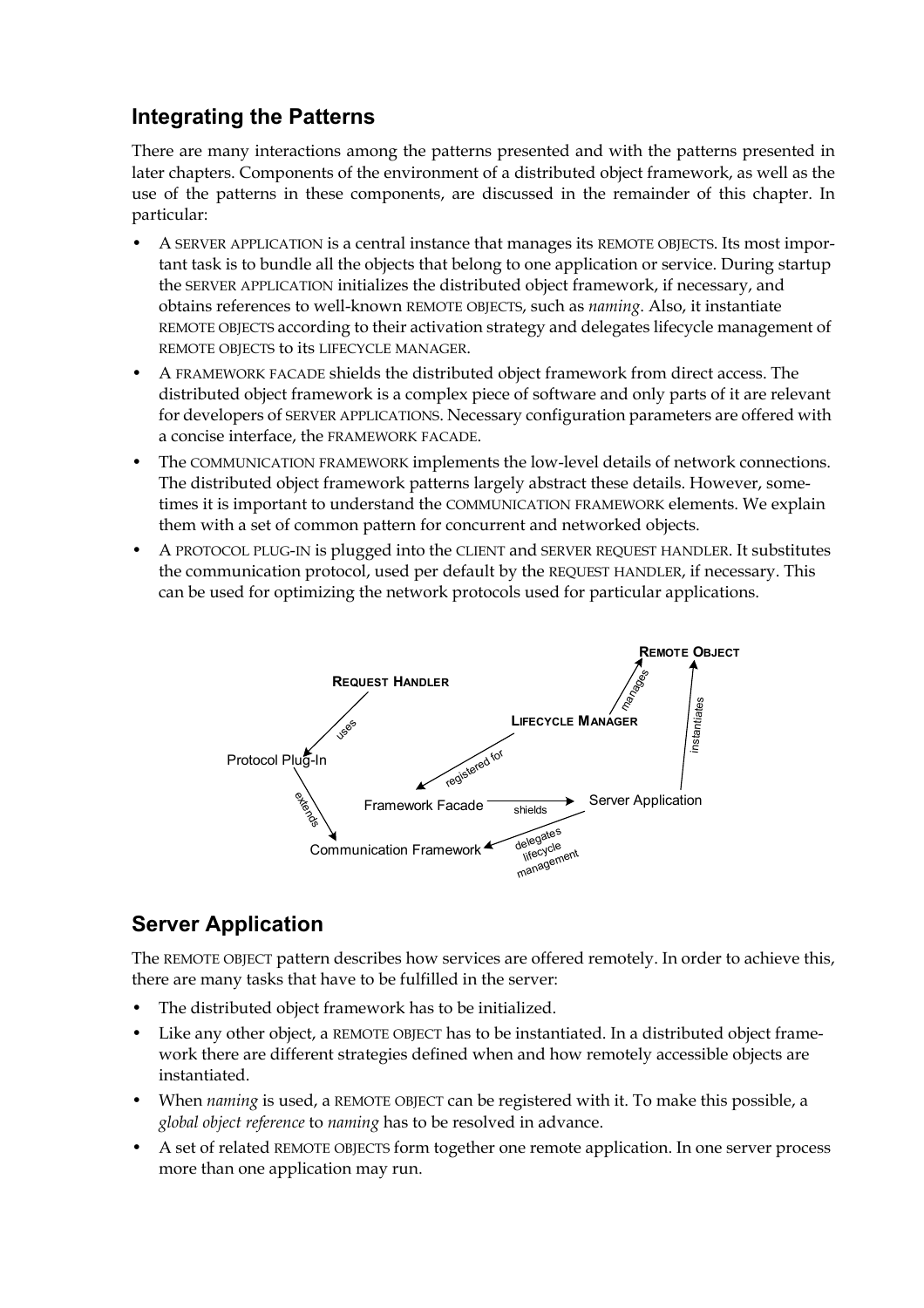• An application has not only a lifetime responsibility for creating the REMOTE OBJECTS, but also for destroying them. If the application terminates, its REMOTE OBJECTS have to be destroyed, too.

Thus, we provide a SERVER APPLICATION whose job it is to initialize and configure the distributed object framework. The SERVER APPLICATION uses the FRAMEWORK FACADE for this task. Moreover, it resolves initial, pre-configured references such as *naming*. Then it instantiates REMOTE OBJECTS that are static instances, or prepares for instantiating other REMOTE OBJECTS, according to their activation strategy.



For each REMOTE OBJECT to be instantiated, the SERVER APPLICATION creates the object according to the activation strategy, activates it in the distributed object framework, and optionally binds it with *naming*.

The SERVER APPLICATION bundles REMOTE OBJECTS that conceptually belong together, and handles all object management tasks with respect to the distributed object framework. If a lifecycle manager is used, the SERVER APPLICATION object delegates the actual management of the REMOTE OBJECT'S lifecycle to a LIFECYCLE MANAGER.

### **Framework Facade**

The SERVER APPLICATION has to initialize the distributed object framework and provide access to its COMMUNICATION FRAMEWORK. A distributed object framework is a rather complex piece of software. It needs to coordinate several components and their interactions, all need to be initialized and configured properly and consistently.

Some (simple) way for developers using the distributed object framework is required for configuring the COMMUNICATION FRAMEWORK and interacting with it. Developers also need a way to resolve initial, well-known references to *pseudo objects*. References that must be initially resolved include *naming* and other well-known REMOTE OBJECTS available in a distributed object framework. These "well-known" REMOTE OBJECTS have to be configured somewhere.

As a solution, the distributed object framework provides a central FRAMEWORK FACADE. For developers using the distributed object framework, it serves as the single access point and administration API to the distributed object framework and its services.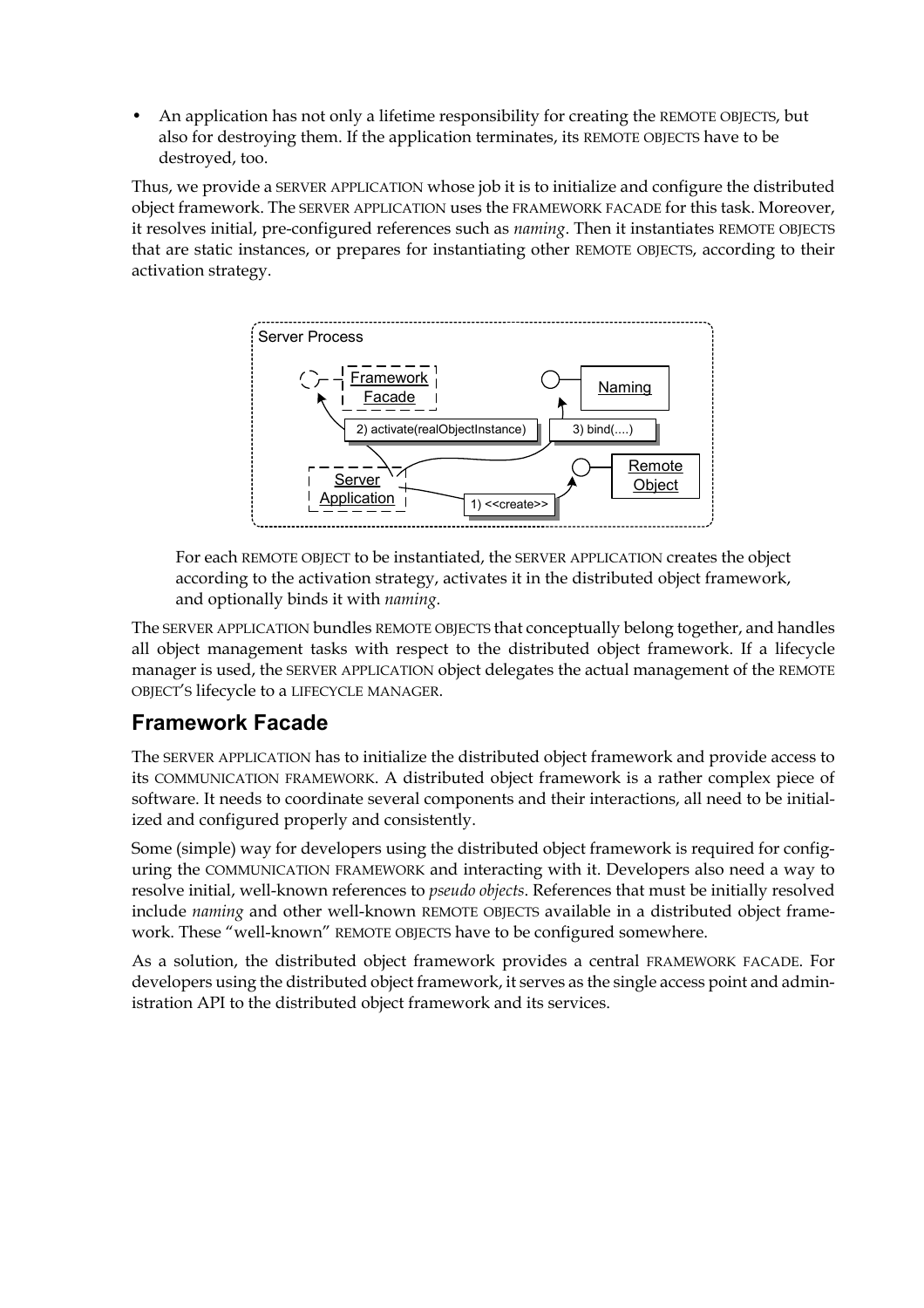

A FRAMEWORK FACADE is initialized by a SERVER APPLICATION. It reads and interprets the configuration parameters. Then it initializes the distributed object framework. It also serves as the central place to obtain references to central services, such as *naming*.

The FRAMEWORK FACADE is typically a *pseudo object,* meaning that it behaves like any other managed REMOTE OBJECT but it is not remotely accessible.

A FRAMEWORK FACADE is used in server and client applications. You might want to provide different implementations, as the performance and scalability requirements for servers are usually significantly higher than those for pure clients.

A FRAMEWORK FACADE provides a single access point (a *facade* [GHJV95]) to the distributed object framework. It reduces complexity and shields the constituent parts from direct access. A central FRAMEWORK FACADE avoids multiple initialization and configuration of the same distributed object framework.

However, situations that require (unforeseen) access to the distributed object framework's intricacies are hard to handle, as bypassing the *facade* would be the only way for application developers to deal with such situations.

#### **Communication Framework**

In this section we give a brief overview of (patterns of) the COMMUNICATION FRAMEWORK shielded by the distributed object framework. On server side interaction with the COMMUNICATION FRAME-WORK is especially handled by the pattern REQUEST HANDLER.

Usually a COMMUNICATION FRAMEWORK is designed using *layers* [BMR+96]. The lowest *layer* is an adaptation *layer* to the operating system and network communication APIs. Using an adaptation *layer* has the advantage that higher layers can abstract from platform details, and therefore use an platform-independent interface.

The operating system APIs are (often) written in the procedural C language; thus, if the COMMU-NICATION FRAMEWORK is written in an object-oriented language, *wrapper facades* [SSRB00] are used for encapsulating the operating system's APIs. The higher layers only access the operating system's APIs via the *wrapper facades.* Each *wrapper facade* consists of one or more classes that contain forwarder operations. These forwarder operations encapsulate the C-based functions and data within an object-oriented interface. Typical *wrapper facades* provide access to threading, socket communication, I/O event handling, dynamic linking, etc.

On top of the *wrapper facades* the COMMUNICATION FRAMEWORK is defined. Connection establishment is handled by the *acceptor/connector* pattern [SSRB00]. The pattern separates the connection initialization from the use of established connections. A connection is created, when the connector on client side connects to the acceptor on server side. On the basis of *acceptor/connector*, connect strategies and concurrency strategies become exchangeable. Once a connection is estab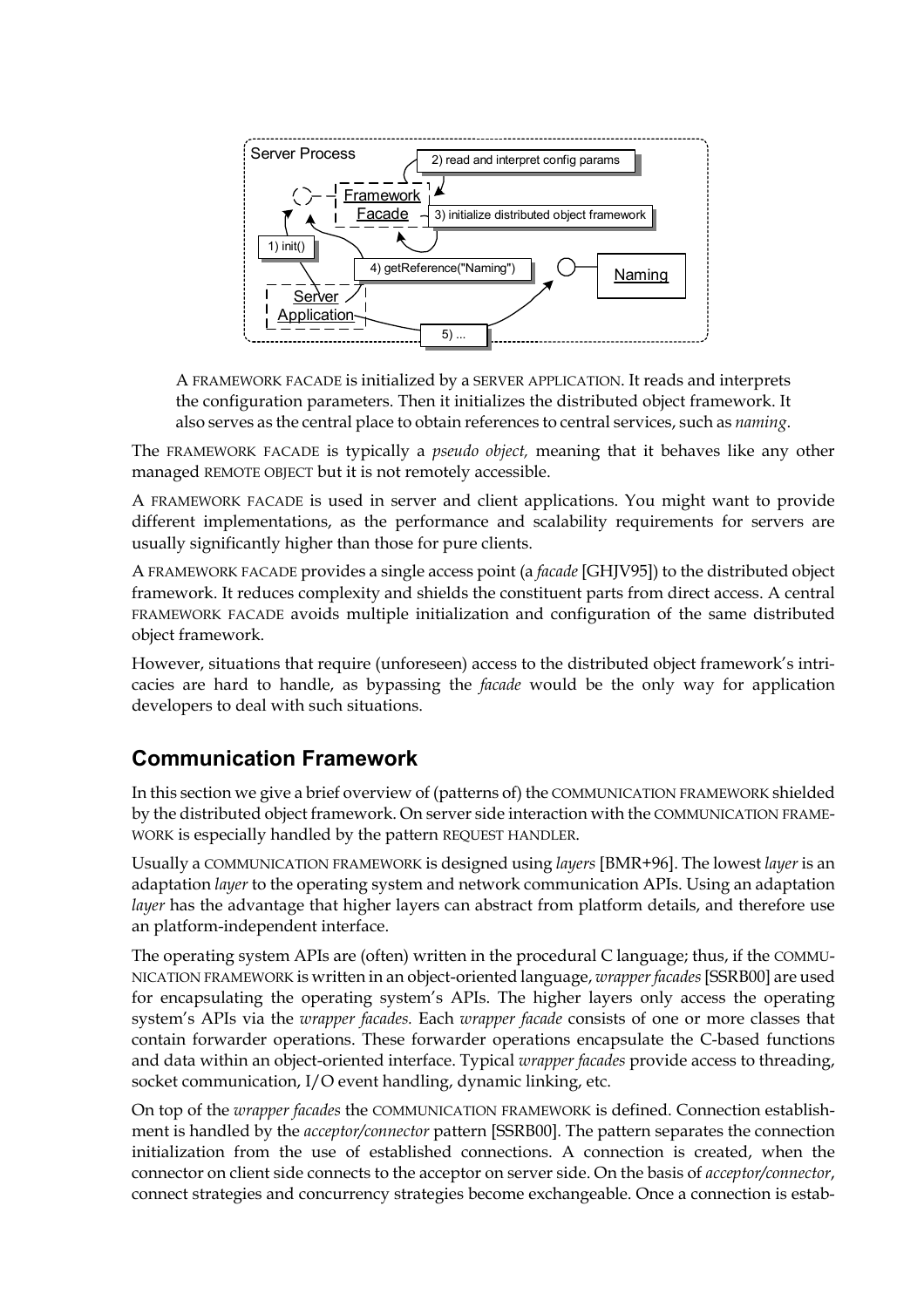lished, further communication is done based on a connection handle, returned from successful connection establishment.

The SERVER APPLICATION starts an event loop, and new connections are handled as events. A *reactor* [SSRB00] reacts on the communication events raised on the connection handles. Its task is to efficiently demultiplex the events and dispatch all requests to connection handler objects in the SERVER APPLICATION.

Concurrency is dealt with using concurrency patterns [SSRB00] (see also [Lea99]). There are two alternatives for synchronizing and scheduling concurrently invoked remote operations:

- *Active object* decouples the executing from the invoking thread. In the case of a distributed object framework, the invoking thread belongs to the REQUEST HANDLER, whereas the executing thread belongs to the INVOKER. A queue is used between those threads to exchange requests and responses.
- A *monitor object* ensures that only one operation runs within an object at a time by queueing operation executions. It applies one lock per object to synchronizes access to all operations.

The mentioned patterns are used within a *half-sync/half-async* architecture. The pattern decouples asynchronous and synchronous processing by defining an asynchronous and a synchronous service processing layer. A queue between these layers maps asynchronous invocations to synchronous execution.

A *component configurator* [SSRB00] supports component configuration and dynamic reconfiguration of components in an application at runtime. Typical components include reusable implementations of common services used in distributed applications, such as *naming* or logging. A *component configurator* uses a *factory* [GHJV95] to create the service objects according to configuration parameters.

CLIENT PROXIES, REQUEST HANDLER, and INVOKERS build together a *broker*, as it is documented in [BMR+96].

### **Protocol Plug-in**

Usually, a developer using the distributed object framework can abstract from the implementation details of the COMMUNICATION FRAMEWORK. However, there are some situations in which these details matter and it is necessary to provide some way to influence them:

- Sometimes the same application should be able to operate with different protocols. Thus the protocol realization should be exchangeable.
- The developer provides a custom MARSHALLER that provides an optimized serialization mechanism. It is important to make sure that the protocol used by the COMMUNICATION FRAMEWORK can actually transport the serialized data.
- The SERVER APPLICATION needs to fulfil varying QoS requirements. To effectively fulfil these QoS requirements, the facilities provided by the network protocol have to be used differently and perhaps need to be optimized at a rather low level.
- You have to serve many clients. Thus it might be beneficial to optimize the protocol to open a new connection each time a request is transported, because this reduces resource consumption of the SERVER APPLICATION.

Other low-level aspects you might need to take care of are threading, invocation priorities, or caching of certain data. Such issues should be handled transparently for the application logic.

PROTOCOL PLUG-INS are provided as an extension mechanism of the REQUEST HANDLER. The PROTOCOL PLUG-INS handle the low-level networking issues in cooperation with the COMMUNICA-TION FRAMEWORK and operating system.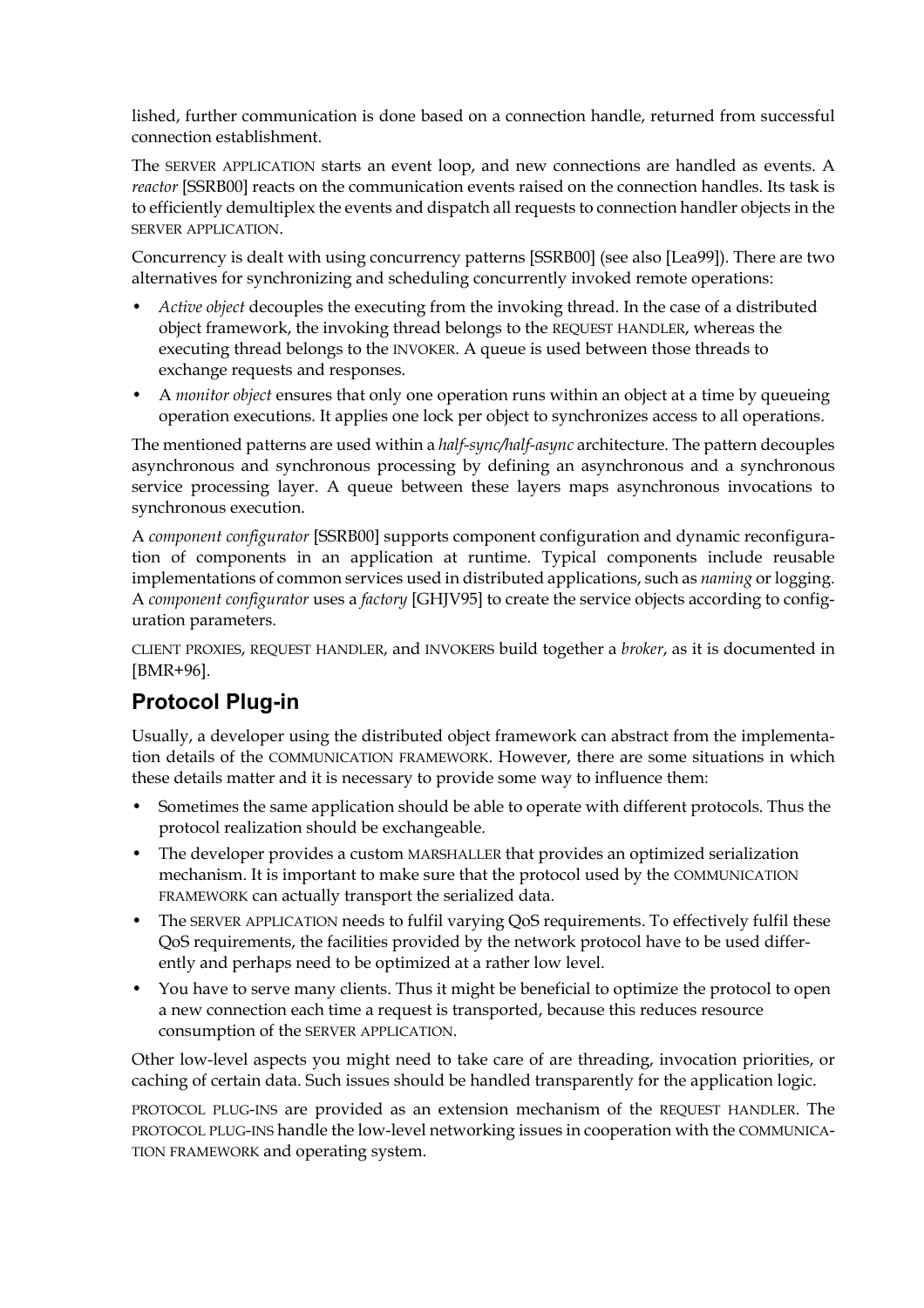

The SERVER APPLICATION creates and configures the PROTOCOL PLUG-IN for the RE-QUEST HANDLER. For an invocation, the CLIENT PROXY transports the message to this PROTOCOL PLUG-IN. The REQUEST HANDLER then forwards the invocation to the IN-VOKER. It may cache the connection in the PROTOCOL PLUG-IN.

Often, a PROTOCOL PLUG-IN and a custom MARSHALLER go hand in hand, because a specific protocol requires specific marshalling or vice versa.

Although we focused on the server side, the client obviously also requires something that adapts its CLIENT PROXY to the networking details. The protocol used by client and server must match, obviously.

A PROTOCOL PLUG-IN offers an API to customize low-level protocol details of the COMMUNICATION FRAMEWORK. There is no need to integrate these low-level details into the application logic. In principal, protocols can be exchanged transparently. However, it is not always possible to plugin new protocols without changes in REQUEST HANDLER, INVOKER or SERVER APPLICATION. If more than one protocol are used together, the provided APIs either can only provide a common denominator of these protocols, or the other components have to be aware of the used protocol.

### **Conclusion**

In this paper, we have presented a pattern language consisting of basic infrastructure pattern of distributed object frameworks. These patterns are required for building almost any RPC-based distributed object framework. Moreover, they have to be understood to build applications with these frameworks as well. Note that, for more complex distributed object framework applications many other patterns have to be applied, say, to achieve high performance, scalability, and multithreading.

#### **Acknowledgements**

We wish to thank our Viking Plop 2002 shepherd Kristian Elof Sørensen for his valuable comments on this paper, as well as the participants in the Viking Plop 2002 writers workshop: Kevlin Henney, Michael Pont, Valter Cazzalo, Mikio Aoyama, Juha Pärsinen, and Lars Grunske.

#### **References**

| [BMR+96] F. Buschmann, R. Meunier, H. Rohnert, P. Sommerland and M. Stal, Pattern- |
|------------------------------------------------------------------------------------|
| Oriented Software Architecture: A System of Patterns, John Wiley and Sons, 1996.   |

[FGM+99] R. Fielding, J. Gettys, J. Mogul, H. Frysyk, L. Masinter, P. Leach, and T. Berners-Lee. *Hypertext transfer protocol – HTTP/1.1. RFC2616*, 1999.